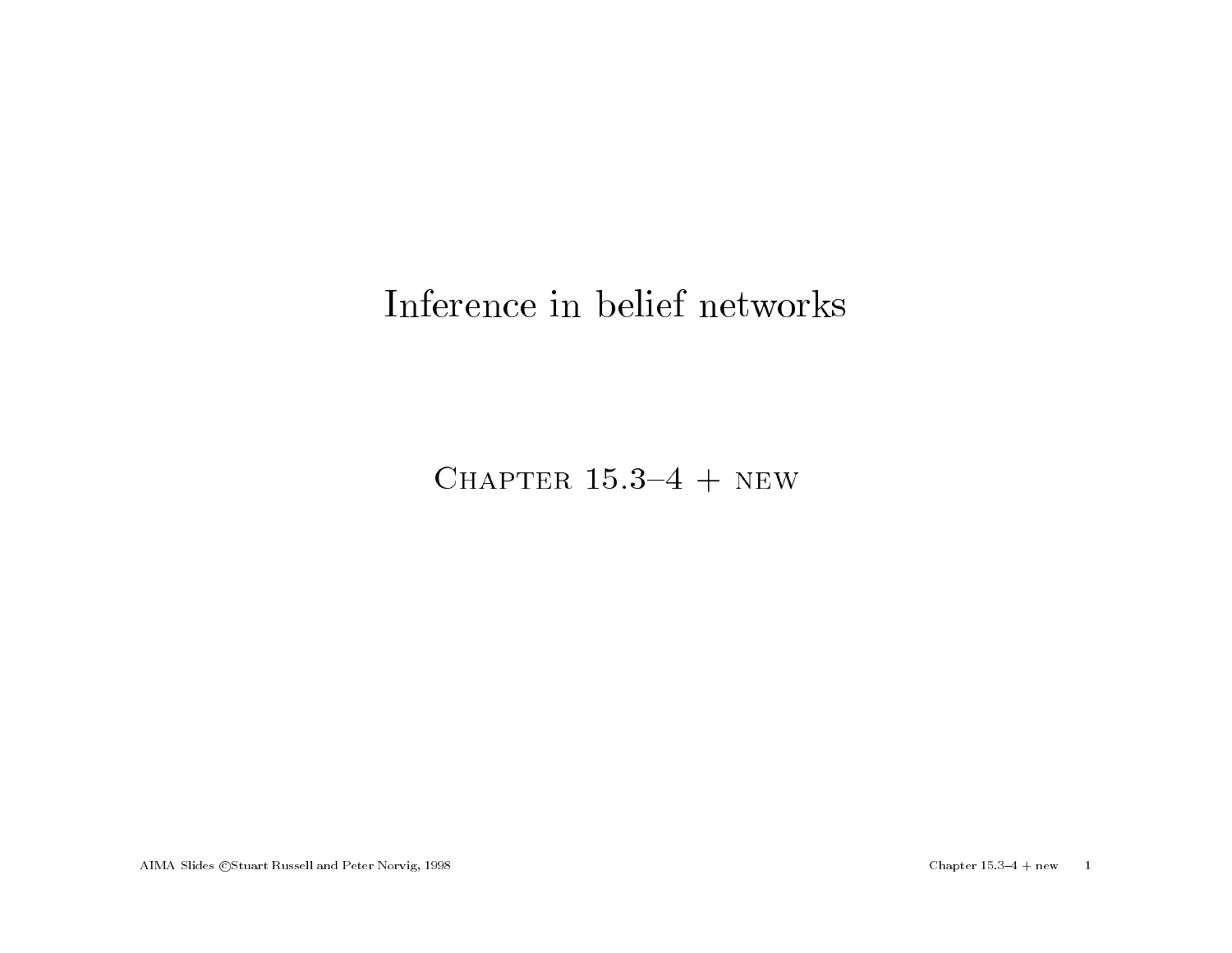# **Outline**

- $\diamondsuit$  Exact inference by enumeration
- $\diamondsuit$  Exact inference by variable elimination
- $\diamondsuit$  Approximate inference by stochastic simulation
- $\diamondsuit$  Approximate inference by Markov chain Monte Carlo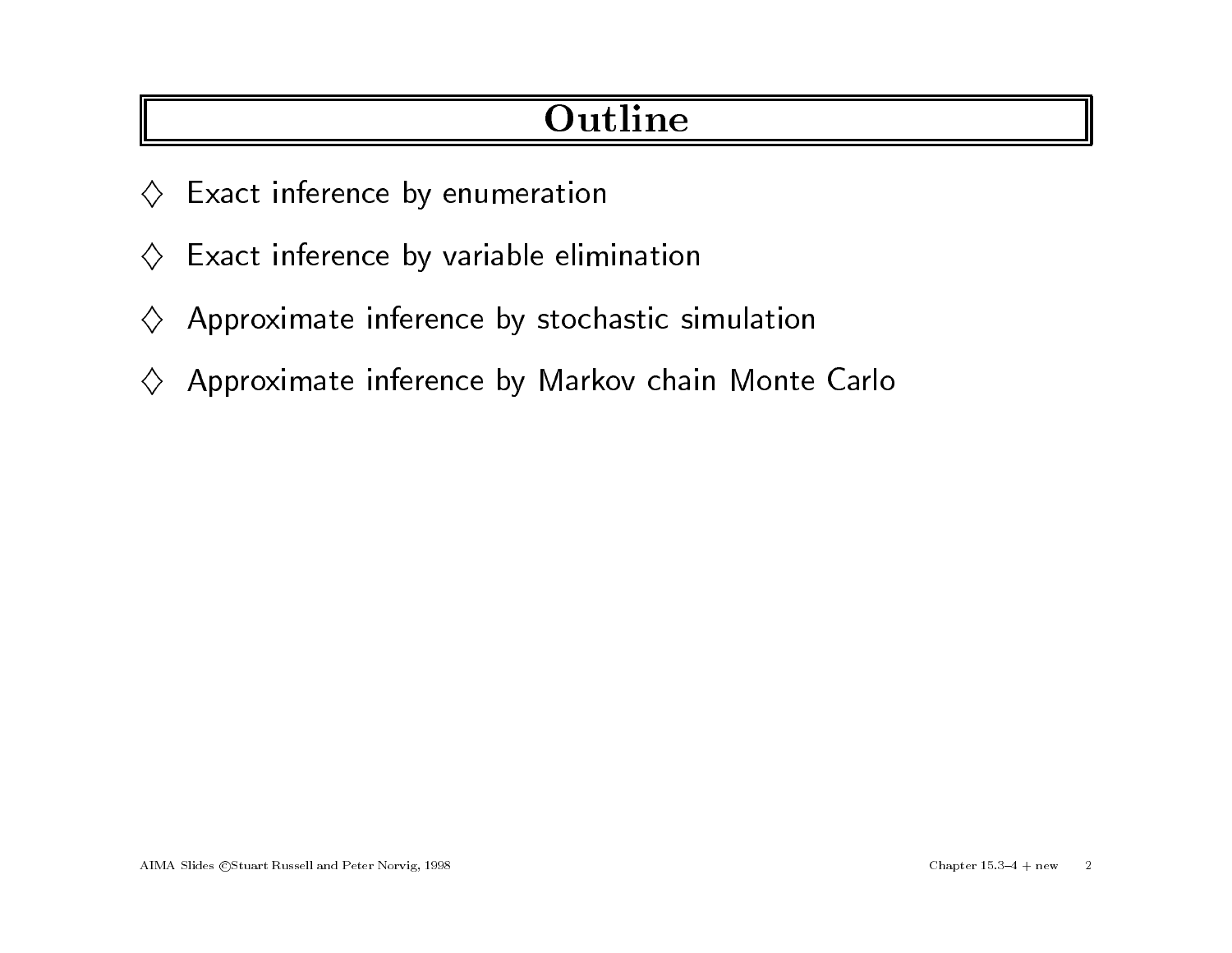## Inference tasks

Simple queries: compute posterior marginal  ${\bf P}(X_i|{\bf E} = {\bf e})$ e.g.,  $P(NoGas|Gauge = empty, Lights = on, Starts = false)$ 

Conjunctive queries:  $\mathbf{P}(X_i, X_j | \mathbf{E} = \mathbf{e}) = \mathbf{P}(X_i | \mathbf{E} = \mathbf{e}) \mathbf{P}(X_i | X_i, \mathbf{E} = \mathbf{e})$ 

Optimal decisions: decision networks include utility information; probabilistic inference required for  $P(outcome | action, evidence)$ 

Value of information: which evidence to seek next?

Sensitivity analysis: which probability values are most critical?

Explanation: why do <sup>I</sup> need <sup>a</sup> new starter motor?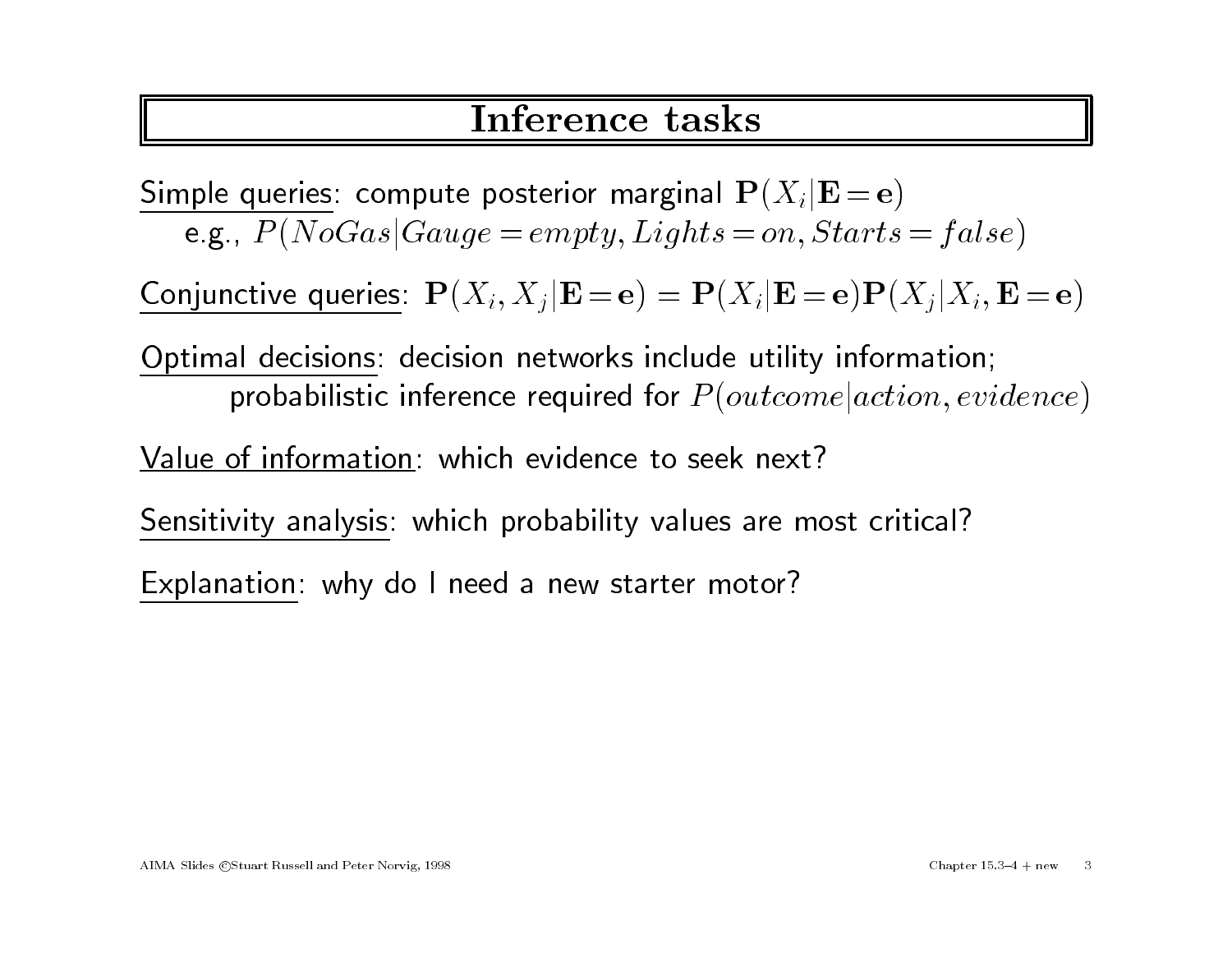# Inference by enumeration

Slightly intelligent way to sum out variables from the joint without ac-Slightly intelligent way to sum out variables<br>tually constructing its explicit representation tually constructing its explicit representation

Simple query on the burglary network:  
\n
$$
\mathbf{P}(B|J = true, M = true)
$$
\n
$$
= \mathbf{P}(B, J = true, M = true) / P(J = true, M = true)
$$
\n
$$
= \alpha \mathbf{P}(B, J = true, M = true)
$$
\n
$$
= \alpha \sum_{e} \sum_{a} \mathbf{P}(B, e, a, J = true, M = true)
$$

Rewrite full joint entries using product of CPT entries:  $P(B = true | J = true, M = true)$ Rewrite full joint entries using product of CPT entries:<br> $P(B = true | J = true, M = true)$ <br>=  $\alpha \sum_{e} \sum_{a} P(B = true)P(e)P(a|B = true, e)P(J = true | a)P(M = true | a)$  $\begin{aligned} & \text{Rewrite full joint entries using product of CP1 entries:} \ & P(B = true|J = true, M = true) \ & = \alpha \sum_{e} \sum_{a} P(B = true) P(e) P(a|B = true, e) P(J = true|a) P(M = true|a) \ & = \alpha P(B = true) \sum_{e} P(e) \sum_{a} P(a|B = true, e) P(J = true|a) P(M = true|a) \end{aligned}$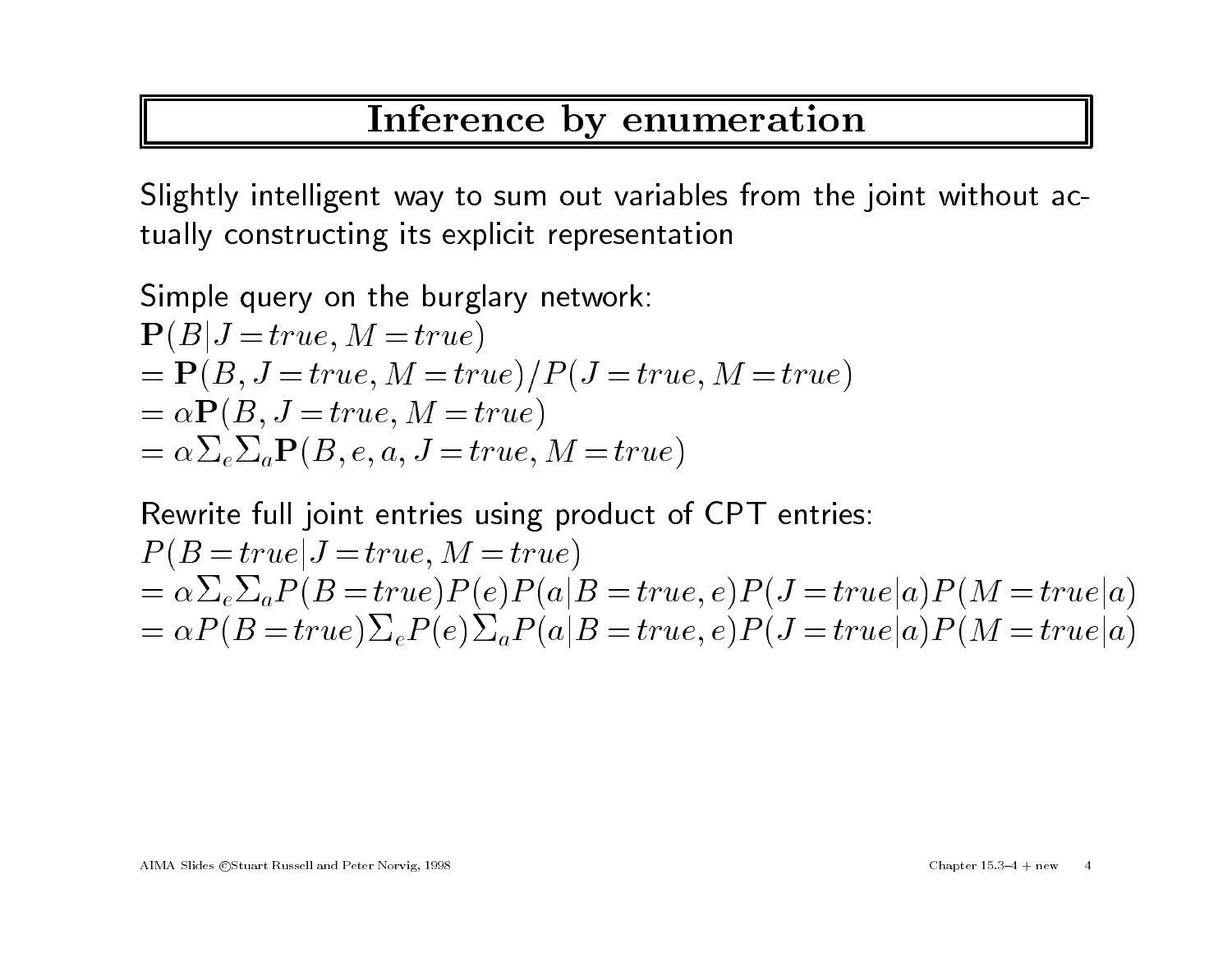# Enumeration algorithm

```
Exhaustive depth-first enumeration: O(n) space, O(d^n) time
```

```
\overline{\text{ENUMERATIONASK}(X, \mathbf{e}, bn)} returns a distribution over X
 {\rm EnumERATIONASK}(X, \mathbf{e}, bn) regiments: X, the query variable
inputs: X, the query variable<br>e, evidence specified as an event
                 bn, a belief network specifying joint distribution \mathbf{P}(X_1,\ldots,X_n)bn, a belief network spe<br>
Q(x) \leftarrow a distribution over X
      \mathbf{Q}(x) \leftarrow a distribution over<br>for each value x_i of X do
     for each value x_i of X do<br>extend e with value x_i for Xextend e with value x_i for \mathbf{X}<br>
\mathbf{Q}(x_i) \leftarrow \text{ENUMERATEALL}(\text{VARS}[bn], \mathbf{e})<br>
return NORMALIZE(\mathbf{Q}(X))
ENUMERATEALL(vars, e) returns a real number
      \texttt{UMERATEALL}(vars, \mathbf{e}) returns a return 1.0if E<mark>MP1</mark><br>else do
     else do<br>
Y \leftarrow FIRST(vars)
              if Y has value y in ethen return P(y \mid Pa(Y)) \times ENUMERATEALL(REST(vars),e)
                       then return P(y \mid Pa(Y)) \times ENUMERATEALL(REST(vars),e)<br>else return \Sigma_y P(y \mid Pa(Y)) \times ENUMERATEALL(REST(vars),e<sub>y</sub>)<br>where \mathbf{e}_y is e extended with Y = y
```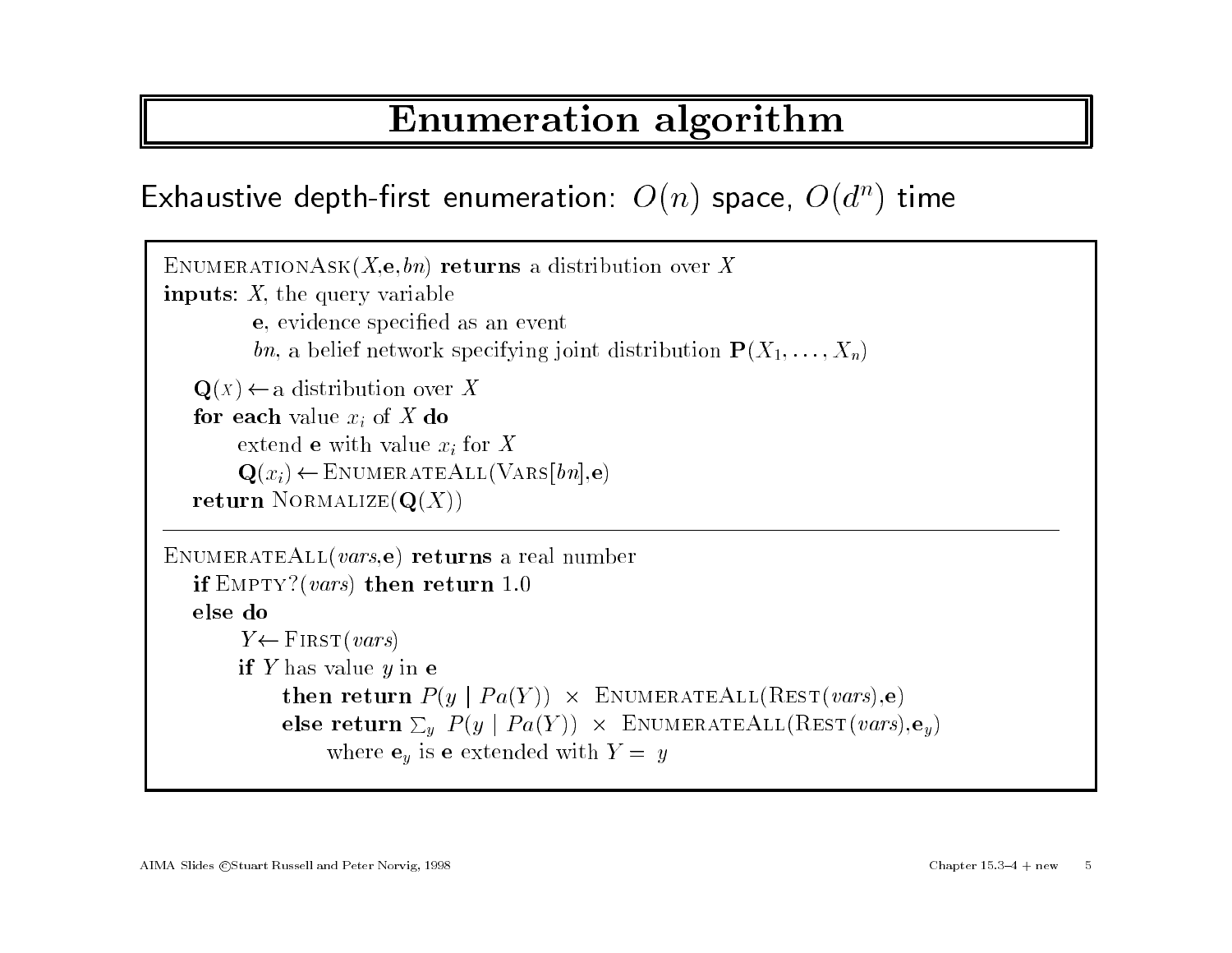# Inference by variable elimination

Enumeration is inefficient: repeated computation e.g., computes  $P(J = true | a) P(M = true | a)$  for each value of e

Variable elimination: carry out summations right-to-left, Variable elimination: carry out summations right-to-left,<br>storing intermediate results (<u>factors</u>) to avoid recomputation<br> $\mathbf{P}(B|J=true, M=true)$ 

storing intermediate results (factors) to avoid recomputation  
\n
$$
\mathbf{P}(B|J = true, M = true)
$$
\n
$$
= \alpha \underbrace{\mathbf{P}(B)}_{B} \sum_{e} P(e) \sum_{a} \underbrace{\mathbf{P}(a|B, e)}_{A} \underbrace{P(J = true|a)}_{J} \underbrace{P(M = true|a)}_{M}
$$
\n
$$
= \alpha \mathbf{P}(B) \sum_{e} P(e) \sum_{a} \mathbf{P}(a|B, e) P(J = true|a) f_M(a)
$$
\n
$$
= \alpha \mathbf{P}(B) \sum_{e} P(e) \sum_{a} \mathbf{P}(a|B, e) f_J(a) f_M(a)
$$
\n
$$
= \alpha \mathbf{P}(B) \sum_{e} P(e) \sum_{a} f_A(a, b, e) f_J(a) f_M(a)
$$
\n
$$
= \alpha \mathbf{P}(B) \sum_{e} P(e) f_{\overline{A}JM}(b, e) \text{ (sum out } A)
$$
\n
$$
= \alpha \mathbf{P}(B) f_{\overline{E} \overline{A}JM}(b) \text{ (sum out } E)
$$
\n
$$
= \alpha f_B(b) \times f_{\overline{E} \overline{A}JM}(b)
$$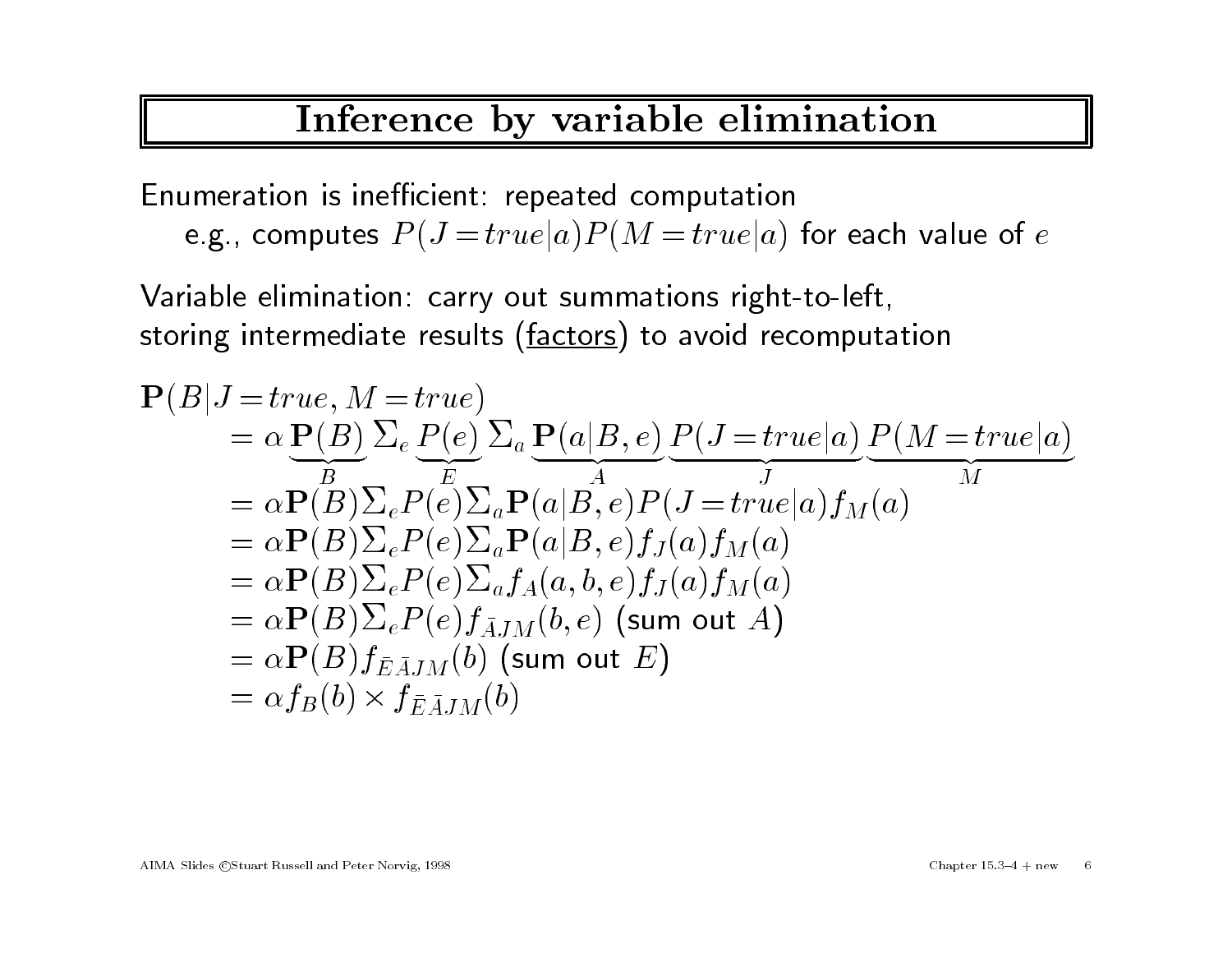# Variable elimination: Basic operations

Pointwise product of factors 
$$
f_1
$$
 and  $f_2$ :

\n
$$
f_1(x_1, \ldots, x_j, y_1, \ldots, y_k) \times f_2(y_1, \ldots, y_k, z_1, \ldots, z_l)
$$
\n
$$
= f(x_1, \ldots, x_j, y_1, \ldots, y_k, z_1, \ldots, z_l)
$$
\nE.g.,  $f_1(a, b) \times f_2(b, c) = f(a, b, c)$ 

Summing out <sup>a</sup> variable from <sup>a</sup> product of factors: move any constant factors outside the summation:<br> $\sum_x f_1 \times \cdots \times f_k = f_1 \times \cdots \times f_k$  $\frac{1}{2}$  $f_k = f_1 \times$  $\cdot$  ,  $\cdot$   $\times$ 

$$
\sum_x f_1 \times \cdots \times f_k = f_1 \times \cdots \times f_i \sum_x f_{i+1} \times \cdots \times f_k = f_1 \times \cdots \times f_i \times f_{\bar{X}}
$$

assuming  $f_1,\ldots,f_i$  do not depend on  $X$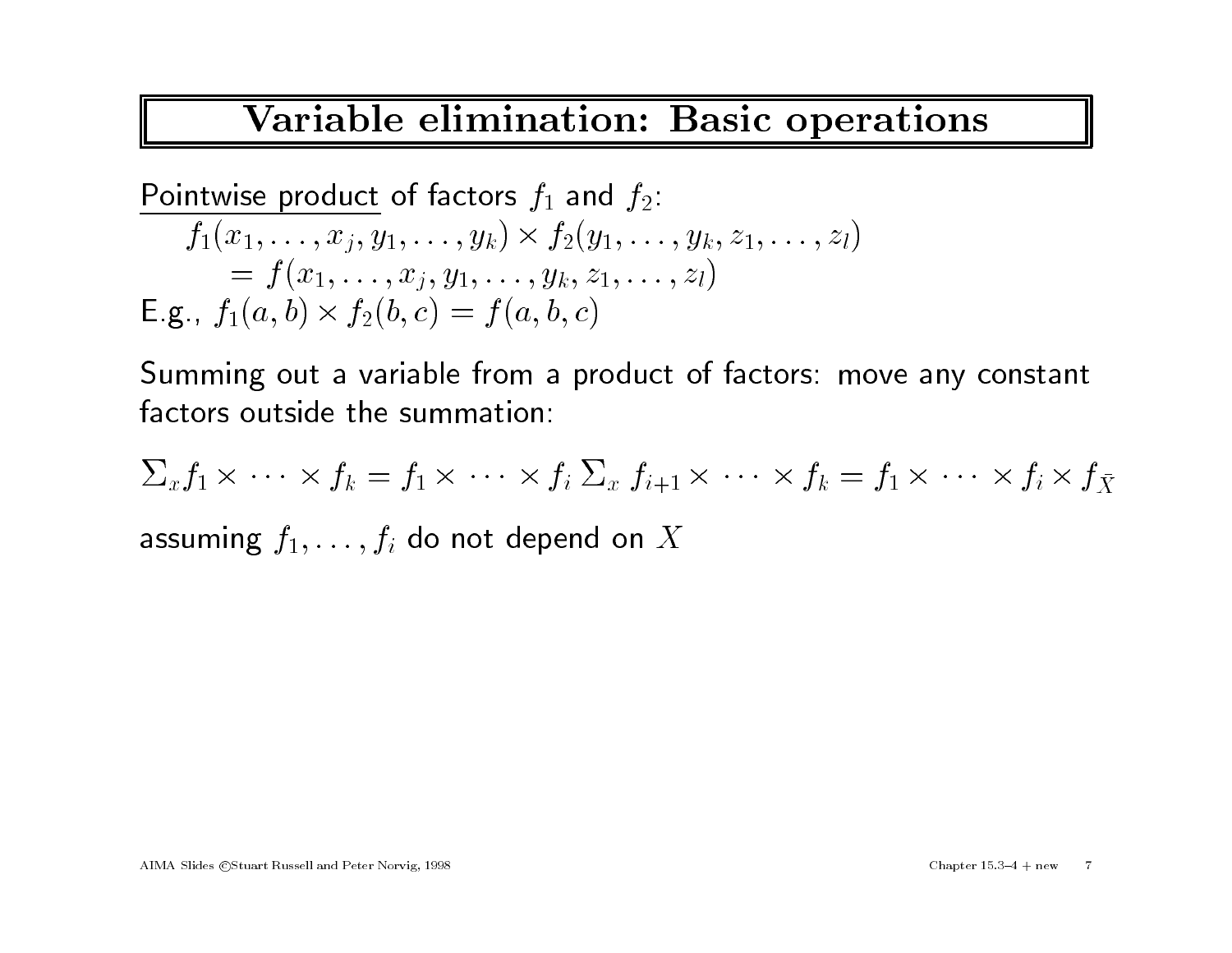# Variable elimination algorithm

```
function ELIMINATIONASK(X, \mathbf{e}, bn) returns a distribution over X
   inputs: X, the query variable
               e, evidence specied as an event
               bn, a belief network specifying joint distribution \mathbf{P}(X_1,\ldots,X_n)if X \ine then return observed point distribution for X
    factors \leftarrow [\ ]; \ vars \leftarrow \text{REVERSE}(\text{VARS}[bn])<br>for each var in vars do
   for each var in vars do<br>
\mathit{factors} \leftarrow [\text{MAKEFactor}(\text{var}, \mathbf{e}) | \text{factors}]if var is a hidden variable then factors \leftarrow \text{SUMOUT}(var, factors)return NORMALIZE(POINTWISEPRODUCT(factors))
```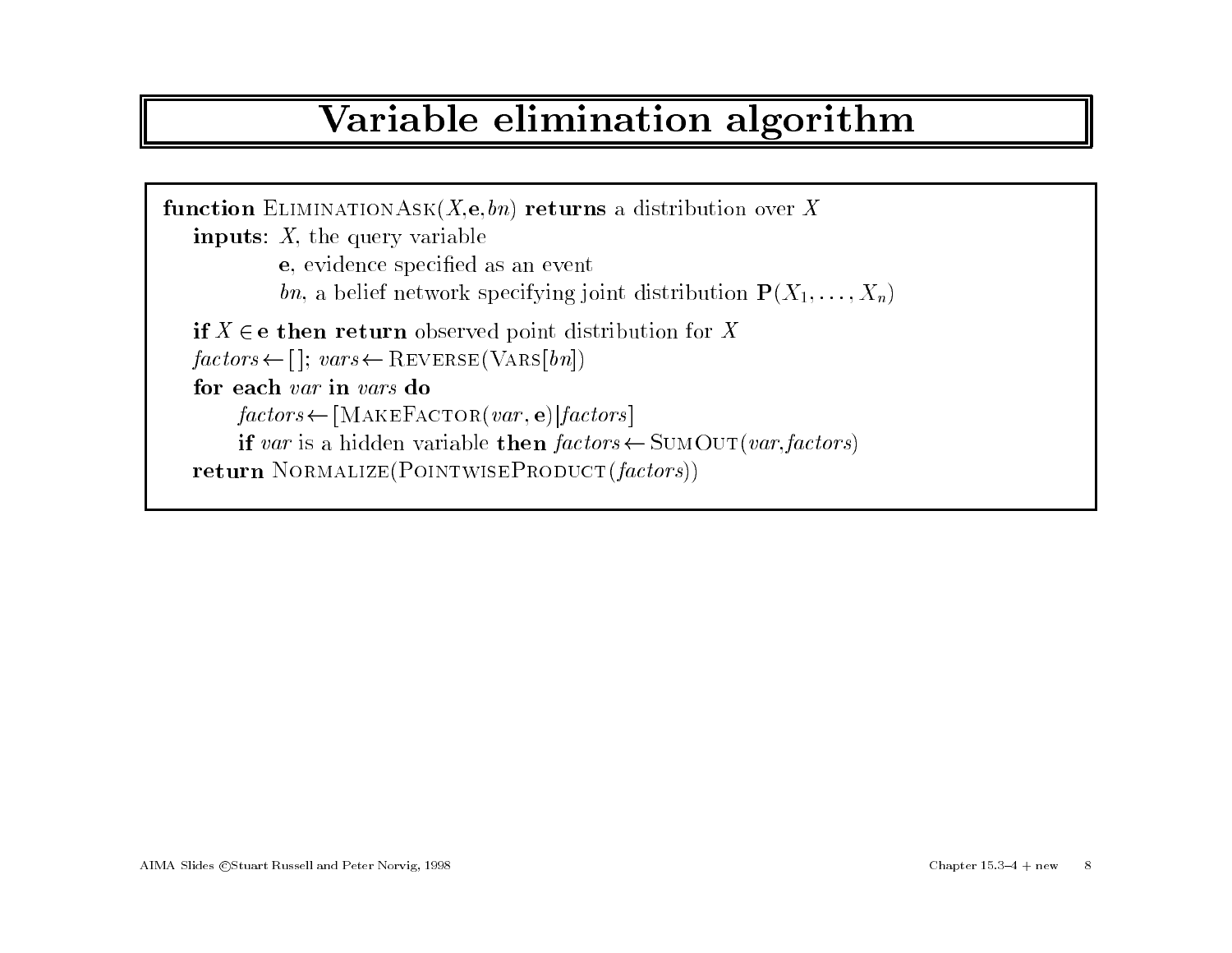Complexity of exact inference

Singly connected networks (or polytrees):

- **The Community** <mark>y connected</mark> networks (or <u>polytrees</u>):<br>any two nodes are connected by at most one (undirected) path
- **The Community** any two nodes are connected by at most one (undirect<br>time and space cost of variable elimination are  $O(d^kn)$ time and space cost of variable elimination are  $O($ <br>ply connected networks:<br>can reduce 3SAT to exact inference  $\Rightarrow$  NP-hard

Multiply connected networks:

- $\sim$  can reduce 3SAT to exact inference  $\Rightarrow$  NP-hard
- **The Community**  $\nonumber$  ply connected networks:<br>
can reduce 3SAT to exact inference  $\;\Rightarrow\;$  NP-hard<br>
equivalent to  $counting$  3SAT models  $\;\Rightarrow\;$  #P-complete

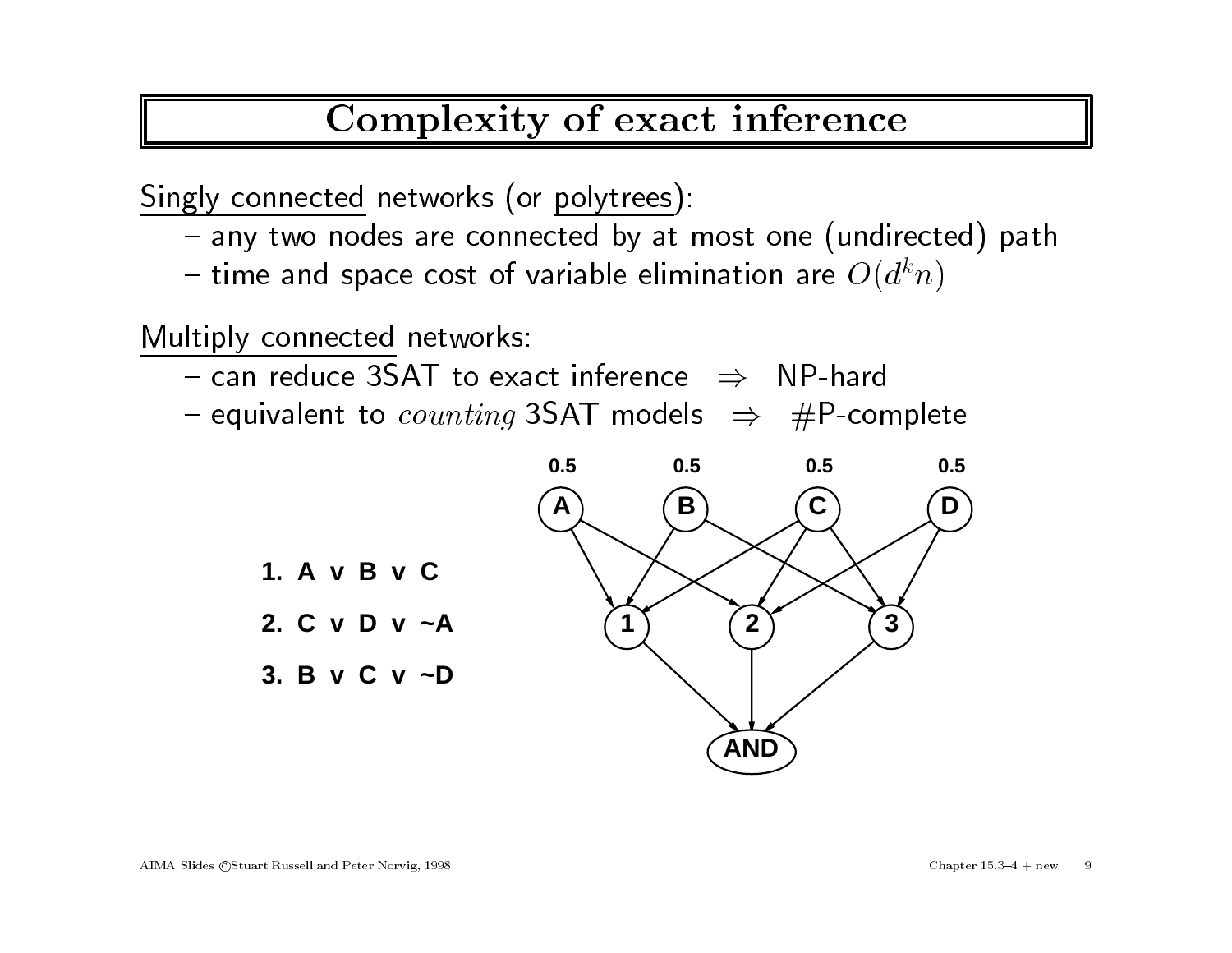## Inference by stochastic simulation

Basic idea:

- 1) Draw N samples from a sampling distribution  $S$
- 2) Compute an approximate posterior probability  $\overline{P}$
- 3) Show this converges to the true probability  $P$

Outline:

- **The Community** ne:<br>Sampling from an empty networ<mark>k</mark>
- **The Community** Sampling from an empty network<br>Rejection sampling: reject samples disagreeing with evidence
- {Rejection sampling: reject samples disagreeing with e<br>Likelihood weighting: use evidence to weight samples
- **The Community** Likelihood weighting: use evidence to weight samples<br>MCMC: sample from a stochastic process whose stationary 1CMC: sample from a stochast<mark>i</mark><br>distribution is the true posterior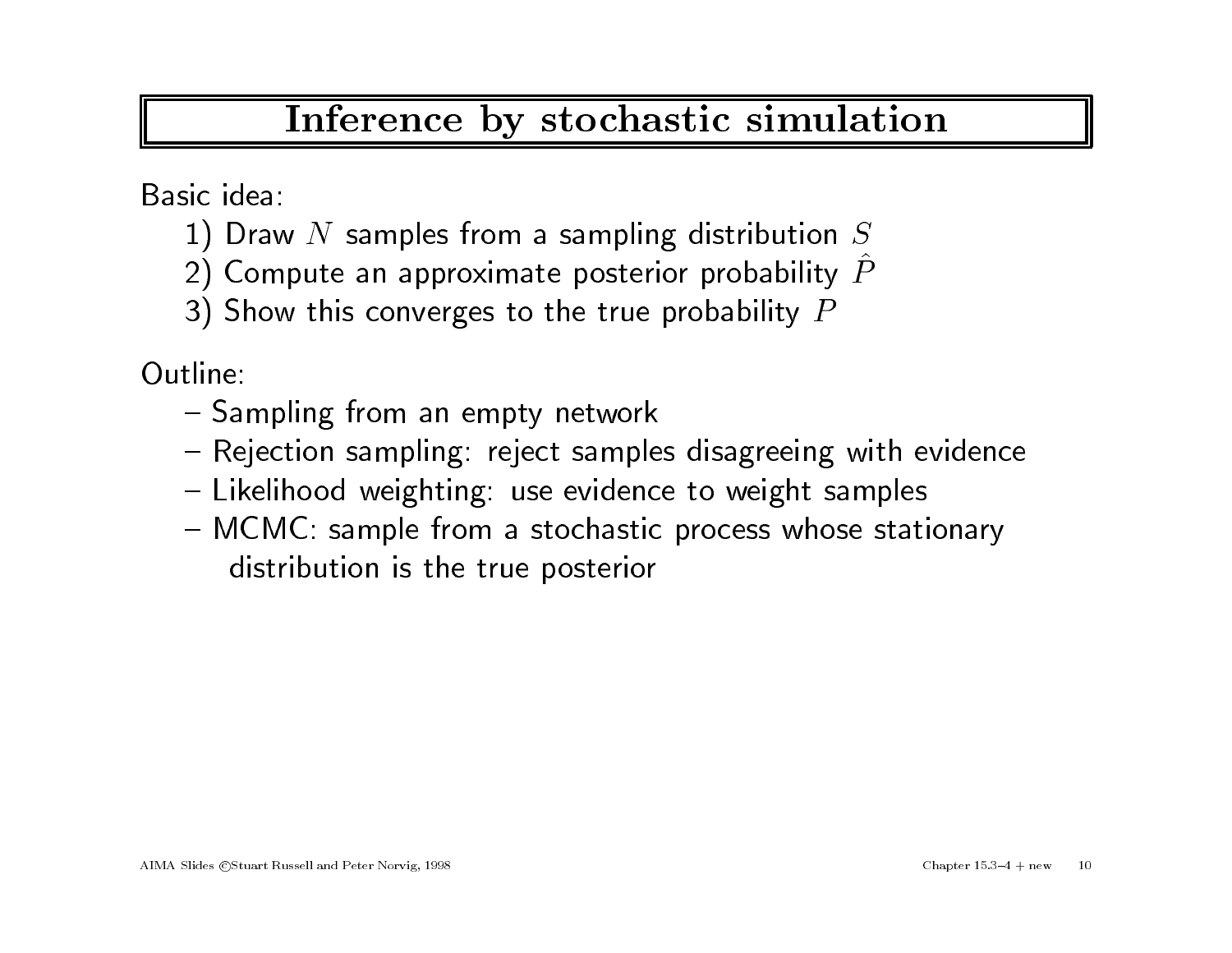#### Sampling from an empty network

 $\begin{array}{l} \textcolor{red}{\bullet} \textcolor{red}{\bullet} \textcolor{red}{\bullet} \textcolor{red}{\bullet} \textcolor{red}{\bullet} \textcolor{red}{\bullet} \textcolor{red}{\bullet} \textcolor{red}{\bullet} \textcolor{red}{\bullet} \textcolor{red}{\bullet} \textcolor{red}{\bullet} \textcolor{red}{\bullet} \textcolor{red}{\bullet} \textcolor{red}{\bullet} \textcolor{red}{\bullet} \textcolor{red}{\bullet} \textcolor{red}{\bullet} \textcolor{red}{\bullet} \textcolor{red}{\bullet} \textcolor{red}{\bullet} \textcolor{red}{\bullet} \textcolor{red}{\bullet} \textcolor{red}{\bullet} \textcolor{red}{$ **nction** PRIORSAMPLE(*bn*) ret<br> $\mathbf{x} \leftarrow$  an event with *n* elements  $\mathbf{x} \leftarrow \text{an event with } x \ \mathbf{x} \leftarrow \text{an event with } x \in \mathbf{f}$  $\mathbf{x} \leftarrow$  an event with *n* elements<br> **for**  $i = 1$  **to** *n* **do**<br>  $x_i \leftarrow$  a random sample from  $\mathbf{P}(X_i | Parents(X_i))$ return <sup>x</sup>

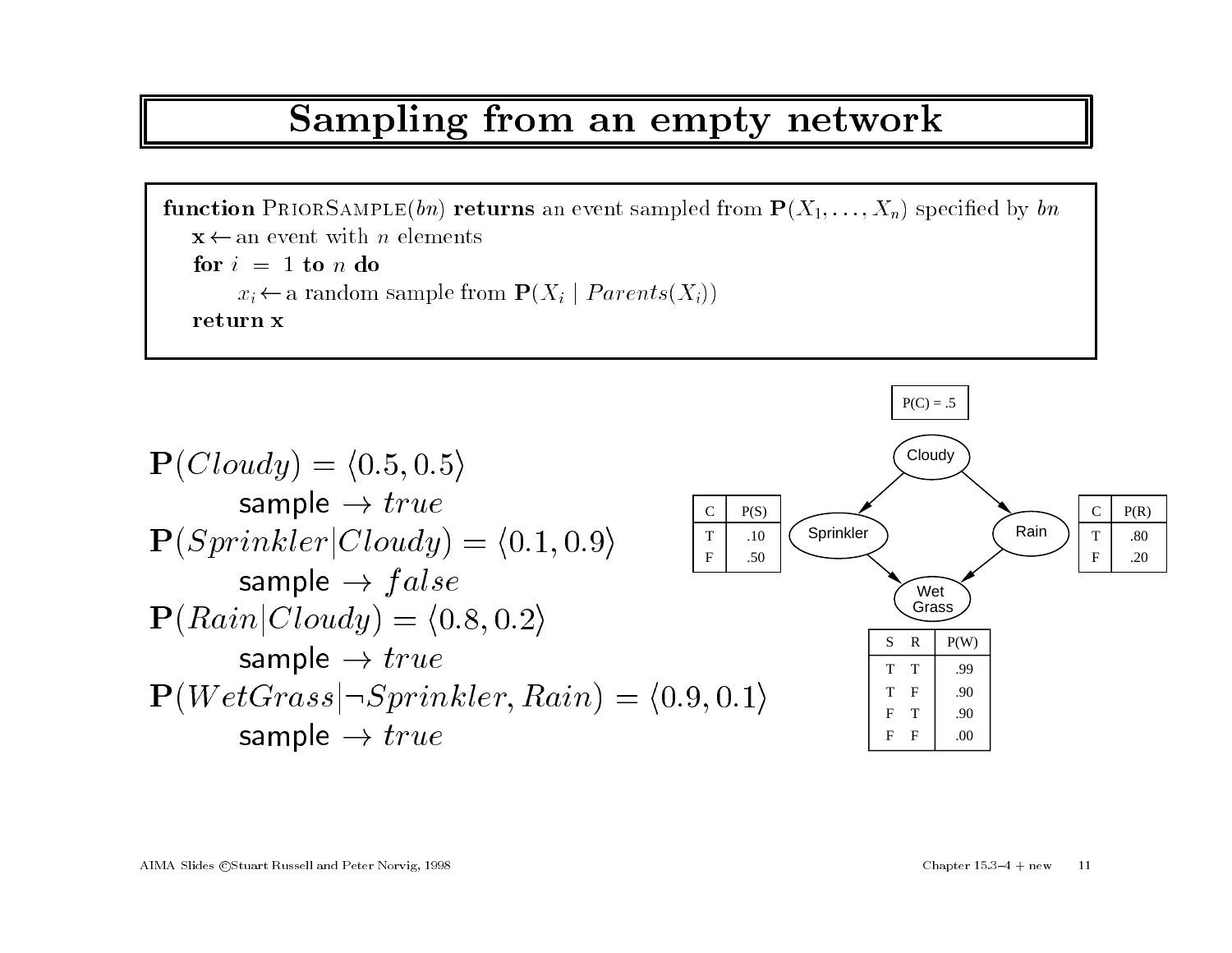#### Sampling from an empty network contd.

Probability that PRIORSAMPLE generates a particular event  $S_{PS}(x_1...x_n) = \prod_{i=1}^n P(x_i | Parents(X_i)) = P(x_1...x_n)$ i.e., the true prior probability  $S_{PS}(x_1 \ldots x_n) = \Pi_{i=1} P(x_i | Parents(X_i)) = P(x_1 \ldots x_n)$ i.e., the true prior probability<br>Let  $N_{PS}(\mathbf{Y} = \mathbf{y})$  be the number of samples generated for which  $\mathbf{Y} = \mathbf{y}$ ,

Let  $\text{v}_{PS}$ (  $\textbf{r} = \textbf{y}$ ) be the ni<br>for any set of variables  $\textbf{Y}$ . Let  $N_{PS}(\mathbf{\textbf{Y} = y})$  be the number ot sam $\text{for any set of variables }\mathbf{Y}. \ \ \text{Then }\hat{P}(\mathbf{Y=y})=N_{PS}(\mathbf{Y=y})/N$  and

for any set of variables 
$$
\mathbf{Y}
$$
.

\nThen  $\hat{P}(\mathbf{Y} = \mathbf{y}) = N_{PS}(\mathbf{Y} = \mathbf{y})/N$  and

\n
$$
\lim_{N \to \infty} \hat{P}(\mathbf{Y} = \mathbf{y}) = \sum_{\mathbf{h}} S_{PS}(\mathbf{Y} = \mathbf{y}, \mathbf{H} = \mathbf{h})
$$
\n
$$
= \sum_{\mathbf{h}} P(\mathbf{Y} = \mathbf{y}, \mathbf{H} = \mathbf{h})
$$

\n
$$
= P(\mathbf{Y} = \mathbf{y})
$$

That is, estimates derived from PRIORSAMPLE are consistent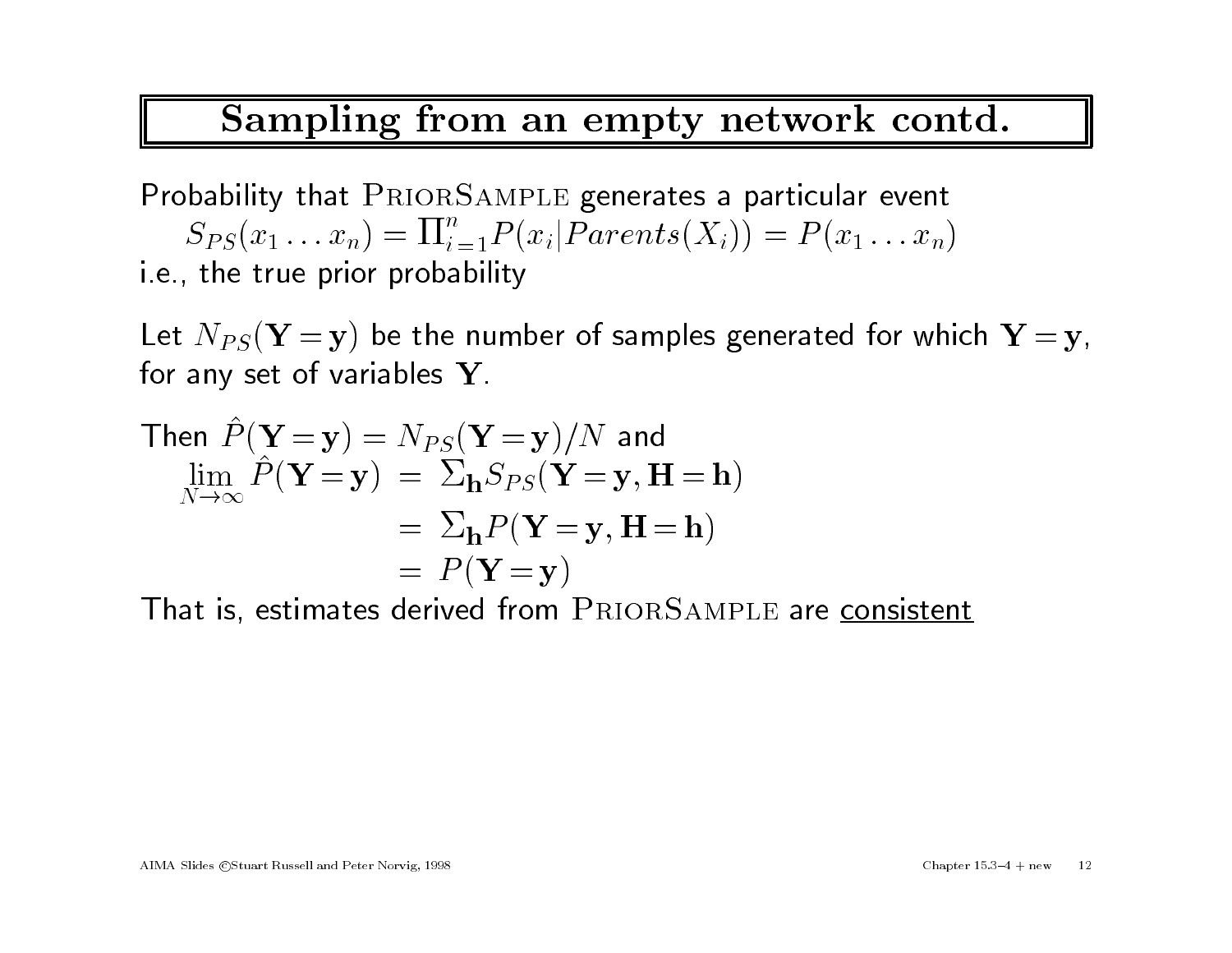# Rejection sampling

#### $\hat{\mathbf{P}}(X|\mathbf{e})$  estimated from samples agreeing with e

function REJECTIONSAMPLING(X,e, bn, N) returns an approximation to  $P(X|\mathbf{e})$ nction REJECTIONSAMPLING(X,e, bn, N) returi<br>  $N[X] \leftarrow$  a vector of counts over X, initially zero<br>
for  $j = 1$  to N do for  $j = 1$  to N do<br>  $\mathbf{x} \leftarrow \text{PRIOR SAMPLE}(bn)$ if <sup>x</sup> is consistent with <sup>e</sup> then  $N[x] \leftarrow N[x]+1$  where x is the value of X in x return NORMALIZE $(N[X])$ 

 $\begin{array}{|l|} \hline \text{return NORMALIZE(N[X])} \ \hline \end{array}$ E.g., estimate  $\mathbf{P}(Rain|Sprinkler = true)$  using 100 samples  $\begin{array}{l} \text{\textbf{.},} \text{ estimate } \mathbf{P}(Rain|Sprinkler = tr) \\ \text{\textbf{27} samples have } Sprinkler = true \end{array}$ 27 samples have  $Sprinkler = true$ <br>Of these, 8 have  $Rain = true$  and 19 have  $Rain = false$ .

 $\hat{\mathbf{P}}(Rain|Sprinkler = true) = NORMALIZE(\langle 8, 19 \rangle) = \langle 0.296, 0.704 \rangle$ 

Similar to <sup>a</sup> basic real-world empirical estimation procedure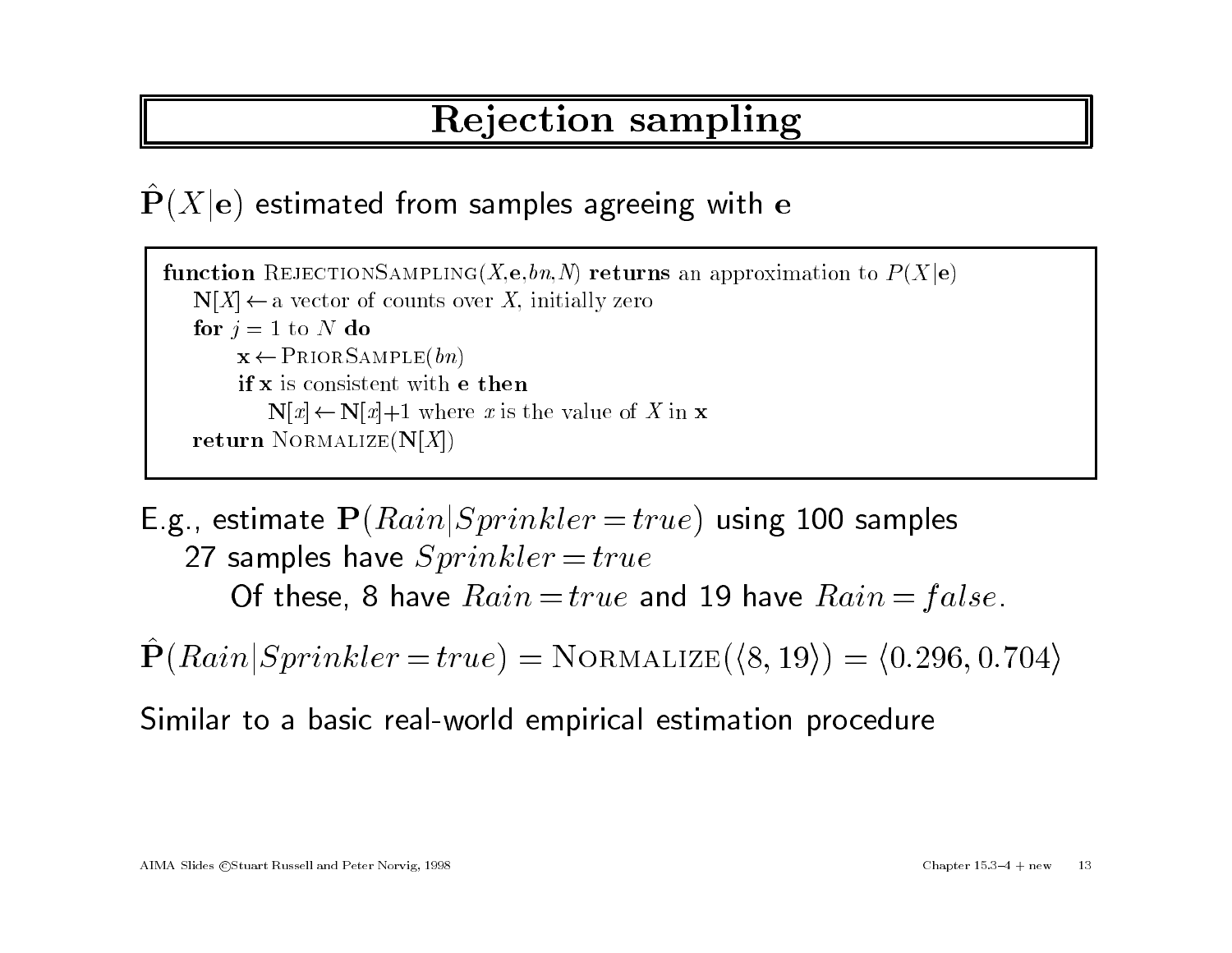# Analysis of rejection sampling

| Analysis of rejection sampling                                           |                                       |
|--------------------------------------------------------------------------|---------------------------------------|
| $\hat{\mathbf{P}}(X \mathbf{e}) = \alpha \mathbf{N}_{PS}(X, \mathbf{e})$ | (algorithm defn.)                     |
| $= \mathbf{N}_{PS}(X, \mathbf{e})/N_{PS}(\mathbf{e})$                    | (normalized by $N_{PS}(\mathbf{e})$ ) |
| $\approx \mathbf{P}(X, \mathbf{e})/P(\mathbf{e})$                        | (property of PRIORSAMPLE)             |
| $= \mathbf{P}(X \mathbf{e})$                                             | (defn of conditional probability)     |

Hence rejection sampling returns consistent posterior estimates

Problem: hopelessly expensive if  $P(e)$  is small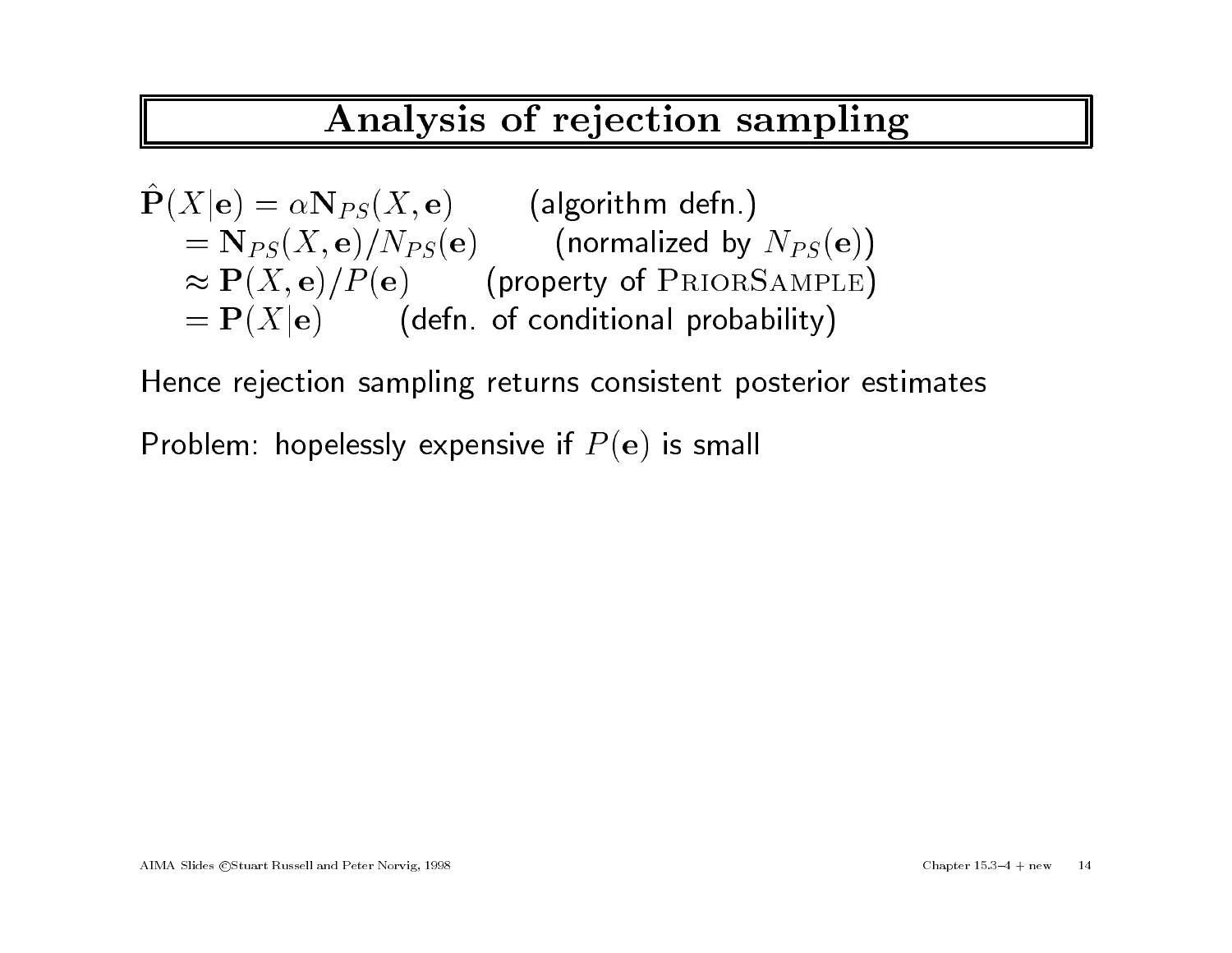# Likelihood weighting

Idea: fix evidence variables, sample only nonevidence variables, and weight each sample by the likelihood it accords the evidence

```
\frac{1}{\pi}\sum_{\text{function WeIGHTEDSAMPLE}(bn,\mathbf{e})} returns an event and a weight
     \mathbf{action} \text{WEIGHTEDSAMPLE}(bn, \mathbf{e}) \text{ } \mathbf{ret} \ \mathbf{x} \leftarrow \text{an event with } n \text{ elements}; \text{ } w \leftarrow 1\mathbf{x} \leftarrow an event with n elements; w \leftarrow 1<br>for i = 1 to n do
             = 1 to n do<br>if X_i has a value x_i in e
                    \frac{1}{x} has a value x<br>then w \leftarrow w \timesthen w \leftarrow w \times P(X_i = x_i | Parents(X_i))else x_i \leftarrow a random sample from \mathbf{P}(X_i | Parents(X_i))return x, wfunction LIKELIHOODWEIGHTING(X,e, bn, N) returns an approximation to P(X|e)\mathbf{W}[X] \leftarrow a vector of weighted counts over X, initially zero
    for j = 1 to N do
            \mathbf{x}, w \leftarrow \text{WEIGHTEDSAMPLE}(bn)\mathbf{W}[x] \leftarrow \mathbf{W}[x] + w where x is the value of X in x
    return NORMALIZE(\mathbf{W}[X])
```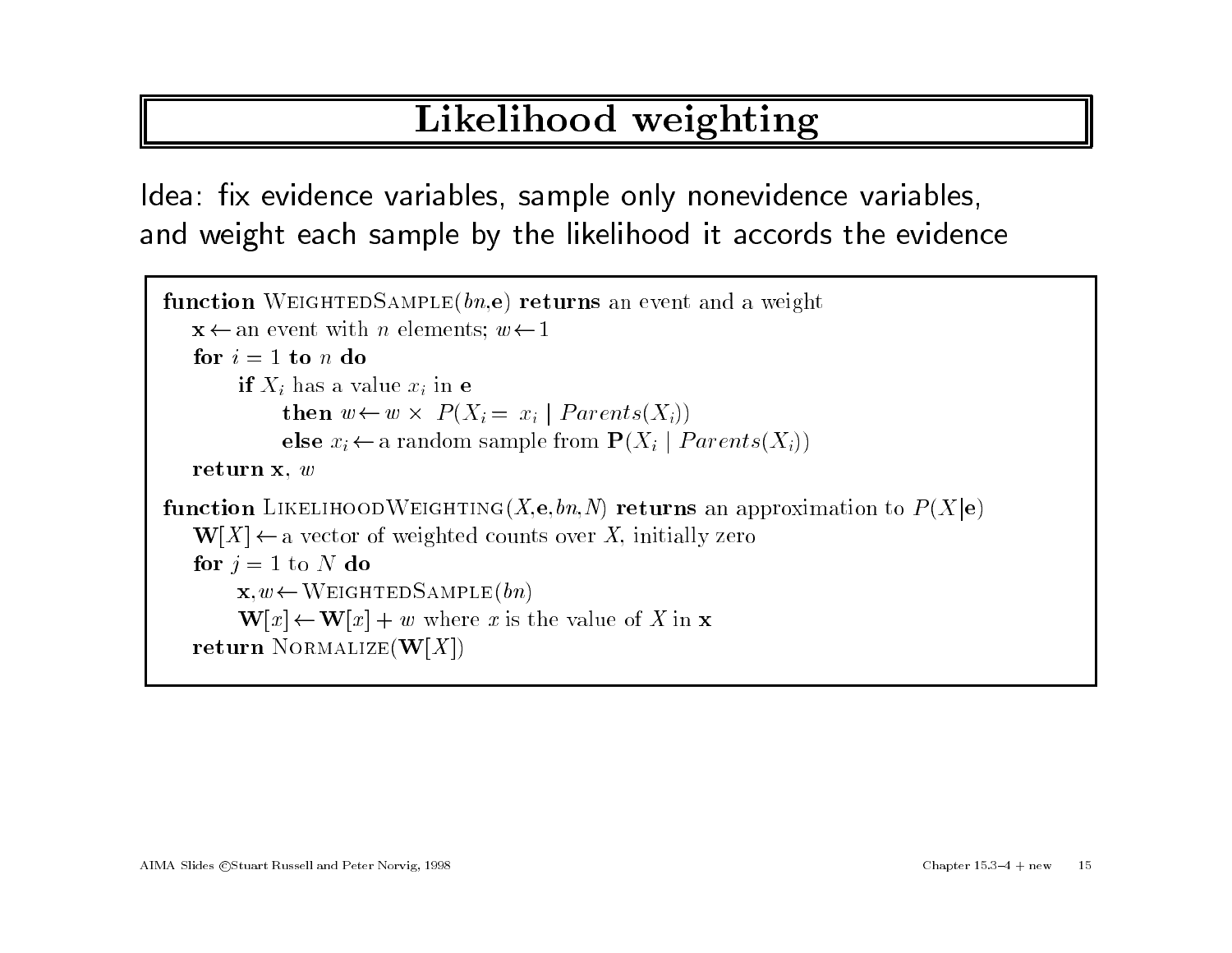# Likelihood weighting example

Estimate  $P(Rain|Sprinkler = true, WetGrass = true)$ 

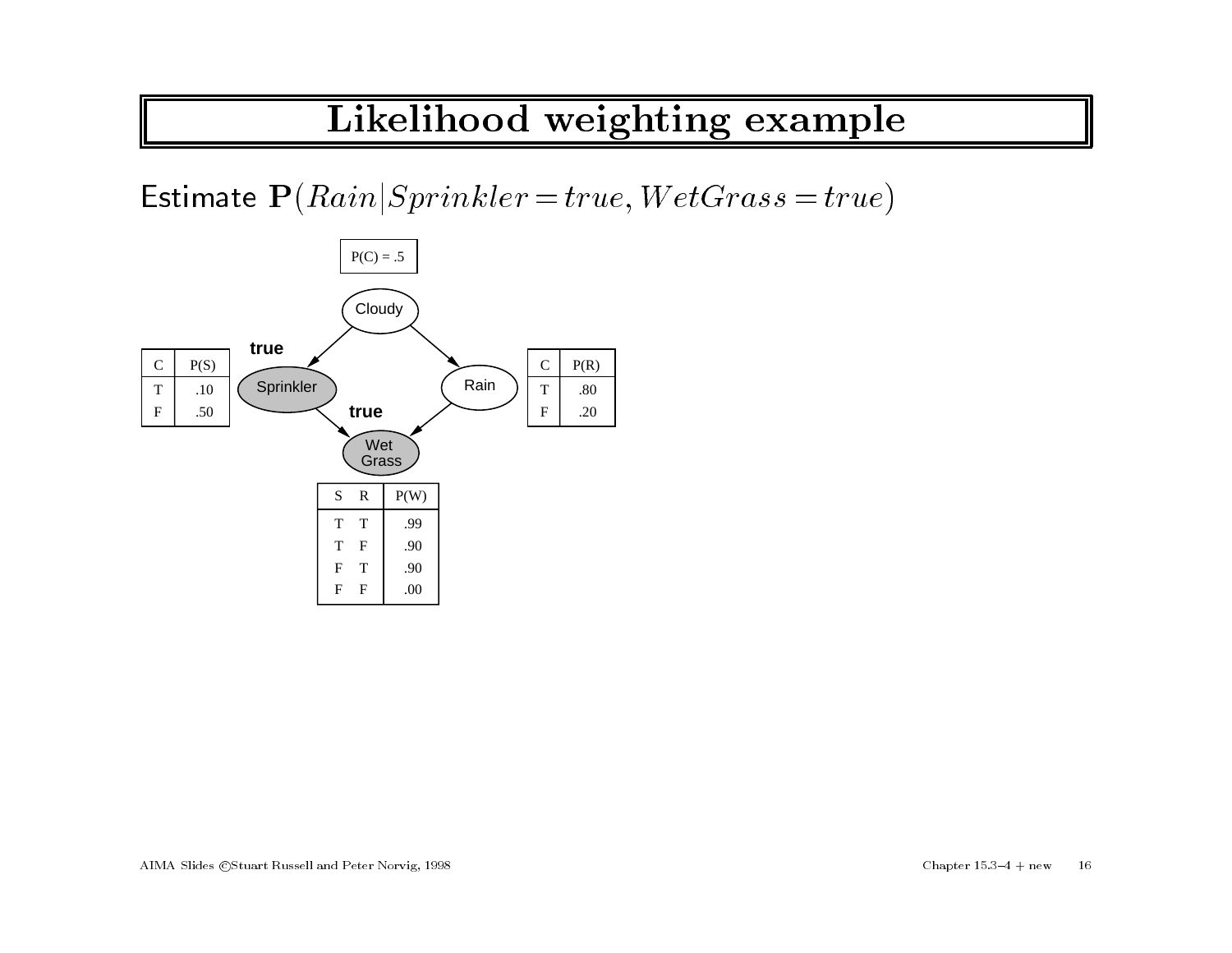# LW example contd.

Sample generation process:<br>1.  $w \leftarrow 1.0$ 

- 
- $\begin{aligned} \textsf{Sample} \textup{ generation process:} \ 1. \; w \leftarrow 1.0 \ 2. \; \textsf{Sample} \; \mathbf{P}(Cloudy) = \langle 0.5, 0.5 \rangle; \textup{ say } true \end{aligned}$ 2. Sample  $\mathbf{P}(Cloudy) = \langle 0.5, 0.3, Sprinkler$  has value  $true$ , so
- 3. Sprinkler has value true, so  $w \leftarrow w \times P(Sprinkler = true|Cloudy = true) = 0.1$ 3. Sprinkler has value true, so<br>  $w \leftarrow w \times P(Sprinkler = true|Cloudy = true) = 0.1$ <br>
4. Sample  $\mathbf{P}(Rain|Cloudy = true) = \langle 0.8, 0.2 \rangle$ ; say true
- 4. Sample  $\mathbf{P}(Rain|Cloudy=trv)$ 5.  $WetGrass$  has value  $true$ , so
- 5.  $WetGrass$  has value  $true$ , so  $w \leftarrow w \times P(WetGrass = true | Sprinkler = true, Rain = true) = 0.099$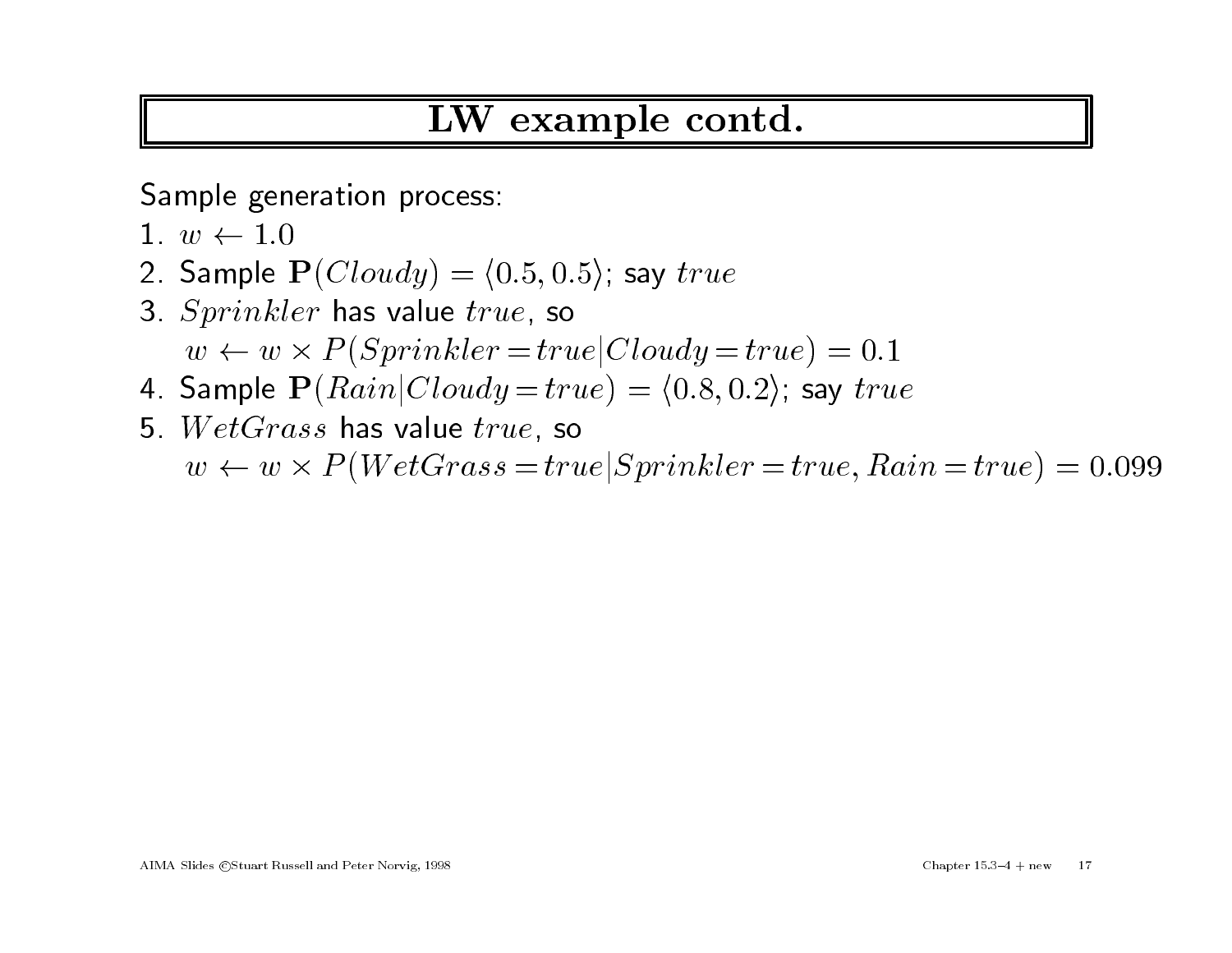# Likelihood weighting analysis

Sampling probability for WEIGHTEDSAMPLE is  $\begin{split} \mathcal{S}_{WS}(\mathbf{y},\mathbf{e}) = \prod_{i=1}^{l} P(y_i| Parents(Y_i)) \end{split}$  $S_{WS}(\mathbf{y},\mathbf{e})=\Pi_{i=1}^{l}P(y_i|Parents(Y_i))$ Note: pays attention to evidence in  $\mathit{ancestors}$  only Note: pays attention to evidence in  $\mathit{ancestors}$  only<br> $\Rightarrow$  somewhere "in between" prior and posterior distribution

Weight for a given sample  $y, e$  is  $w(\mathbf{y}, \mathbf{e}) = \prod_{i=1}^{m} P(e_i | Parents(E_i))$ 

Weighted sampling probability is

$$
\begin{aligned} &\text{is} \text{ghted sampling probability is} \\ &S_{WS}(\mathbf{y}, \mathbf{e})w(\mathbf{y}, \mathbf{e}) \\ &= \Pi_{i=1}^l P(y_i | Parents(Y_i)) \quad \Pi_{i=1}^m P(e_i | Parents(E_i)) \\ &= P(\mathbf{y}, \mathbf{e}) \text{ (by standard global semantics of network)} \end{aligned}
$$

Hence likelihood weighting returns consistent estimates but performance still degrades with many evidence variables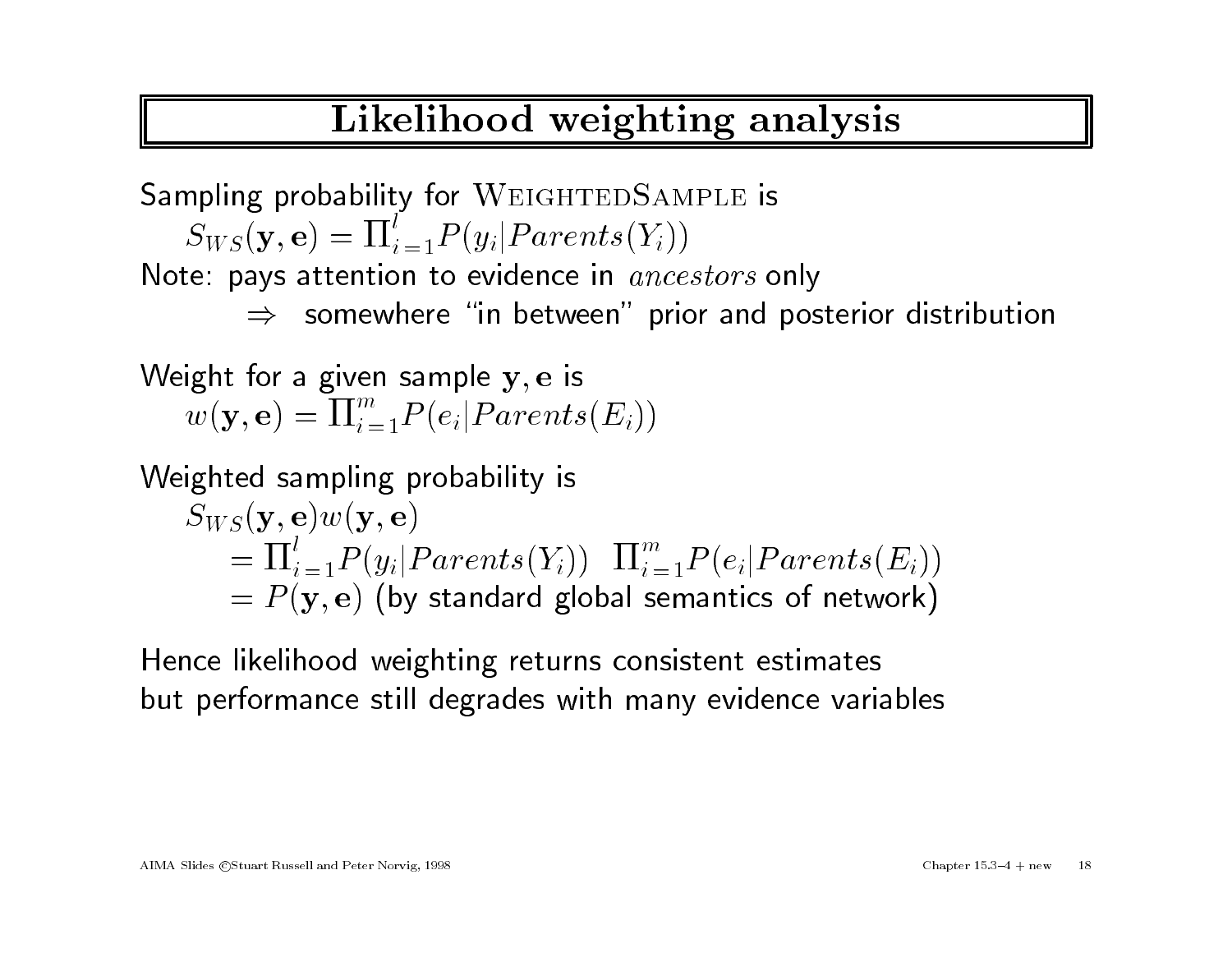# Approximate inference using MCMC

"State" of network  $=$  current assignment to all variables

Generate next state by sampling one variable <sup>g</sup>iven Markov blanket Generate next state by sampling one variable given<br>Sample each variable in turn, keeping evidence fixed

```
function \mathrm{MCMC\text{-}ASK}(X, \mathbf{e}, bn, N) returns an approximation to P(X|\mathbf{e})local variables: N[X, e, bn, N) returns an approximation to P local variables: N[X], a vector of counts over X, initially zero
   local variables: N[X], a vector of counts over X, initially zero<br>Y, the nonevidence variables in bn
                               x, the current state of the network, initially copied from e
   initialize x with random values for the variables in Yfor j = 1 to N do
           alize x with random values for the variables in<br>
N[x] \leftarrow N[x] + 1 where x is the value of X in x
           \mathbf{N}[x] \leftarrow \mathbf{N}[x] + 1 where \mathbf{K}[x] where \mathbf{K}[x] in \mathbf{Y} do
           for each Y_i in Y do<br>sample the value of Y_i in x from P(Y_i|MB(Y_i)) given the values of MB(Y_i) in x
   return NORMALIZE(N[X])
```
Approaches stationary distribution: long-run fraction of time spent in each state is exactly proportional to its posterior probability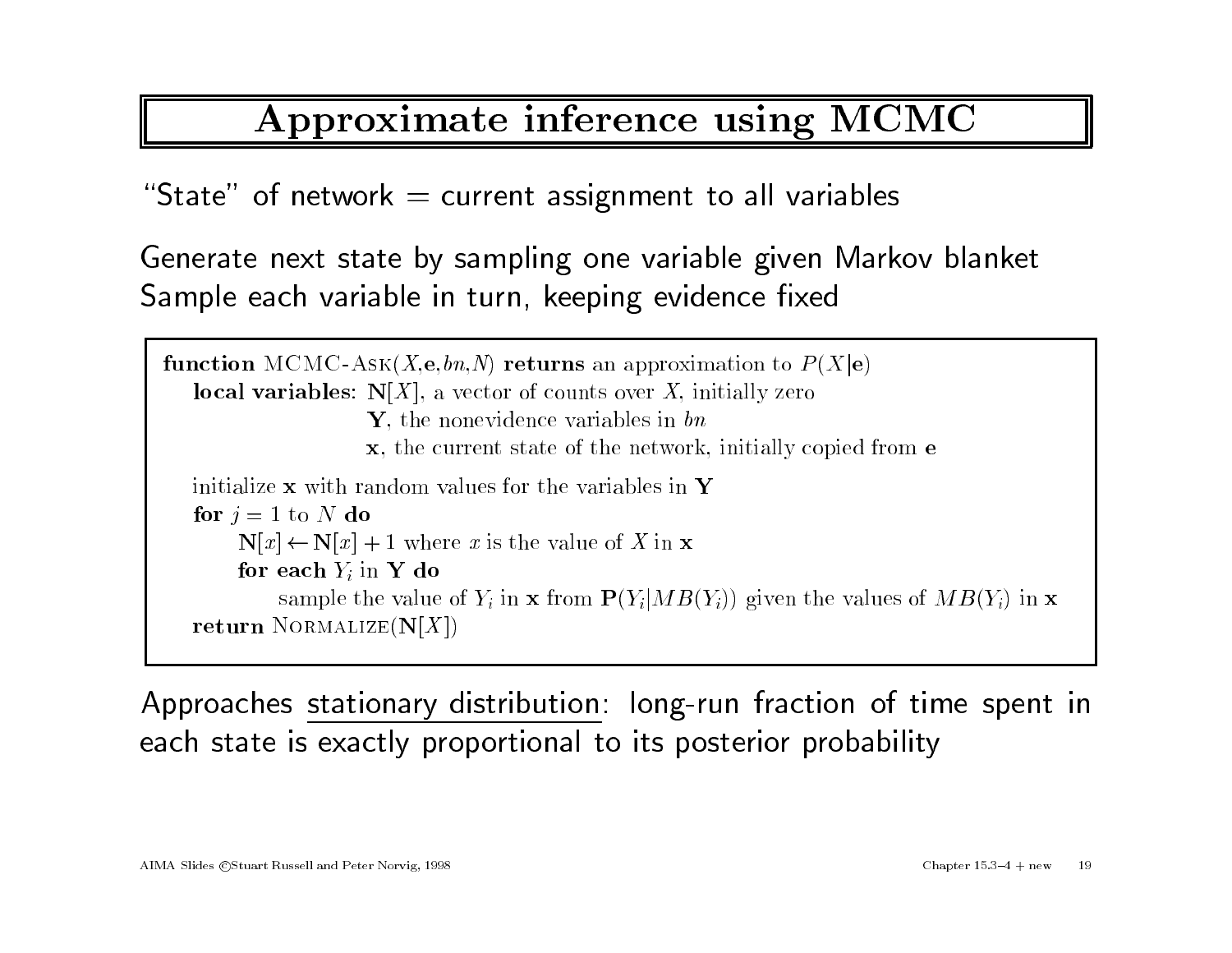| <b>MCMC Example</b>                                                                                                                                                                                                                                                                                                            |
|--------------------------------------------------------------------------------------------------------------------------------------------------------------------------------------------------------------------------------------------------------------------------------------------------------------------------------|
| Estimate $\mathbf{P}(Rain Spring = true, WetGrass = true)$                                                                                                                                                                                                                                                                     |
| Count number of times $Rain$ is true and false in the samples.<br>Sample Cloudy then Rain, repeat.                                                                                                                                                                                                                             |
| Markov blanket of Rain is Cloudy, Sprinkler, and WetGrass<br>Markov blanket of Cloudy is Sprinkler and Rain                                                                                                                                                                                                                    |
| $\mathbf{P}(\mathbf{R})$<br>$80\,$<br>$\overline{c}$<br>$\cup$<br>$\vdash$<br>$\mathbb{L}$<br>Rain<br>P(W)<br>$\mathcal{S}$<br>$\mathcal{S}$<br>$99$<br>$\infty$<br>$P(C) = .5$<br>Cloudy<br>Wet<br>Grass<br>true<br>$\simeq$<br>Ľ.<br>s<br>Sprinkler<br>true<br>P(S)<br>$\ddot{=}$<br>50<br>$\mathsf{C}$<br>$\mathbf{L}$<br>⊢ |
| $\overline{20}$<br>Chapter $15.3-4 + new$<br>AIMA Slides ©Stuart Russell and Peter Norvig, 1998                                                                                                                                                                                                                                |

 $\Lambda\text{IMA}$  Slides  $\odot\text{Stuart}$  Russell and Peter Norvig, 1998

 $20$ Chapter 15.3-4 + new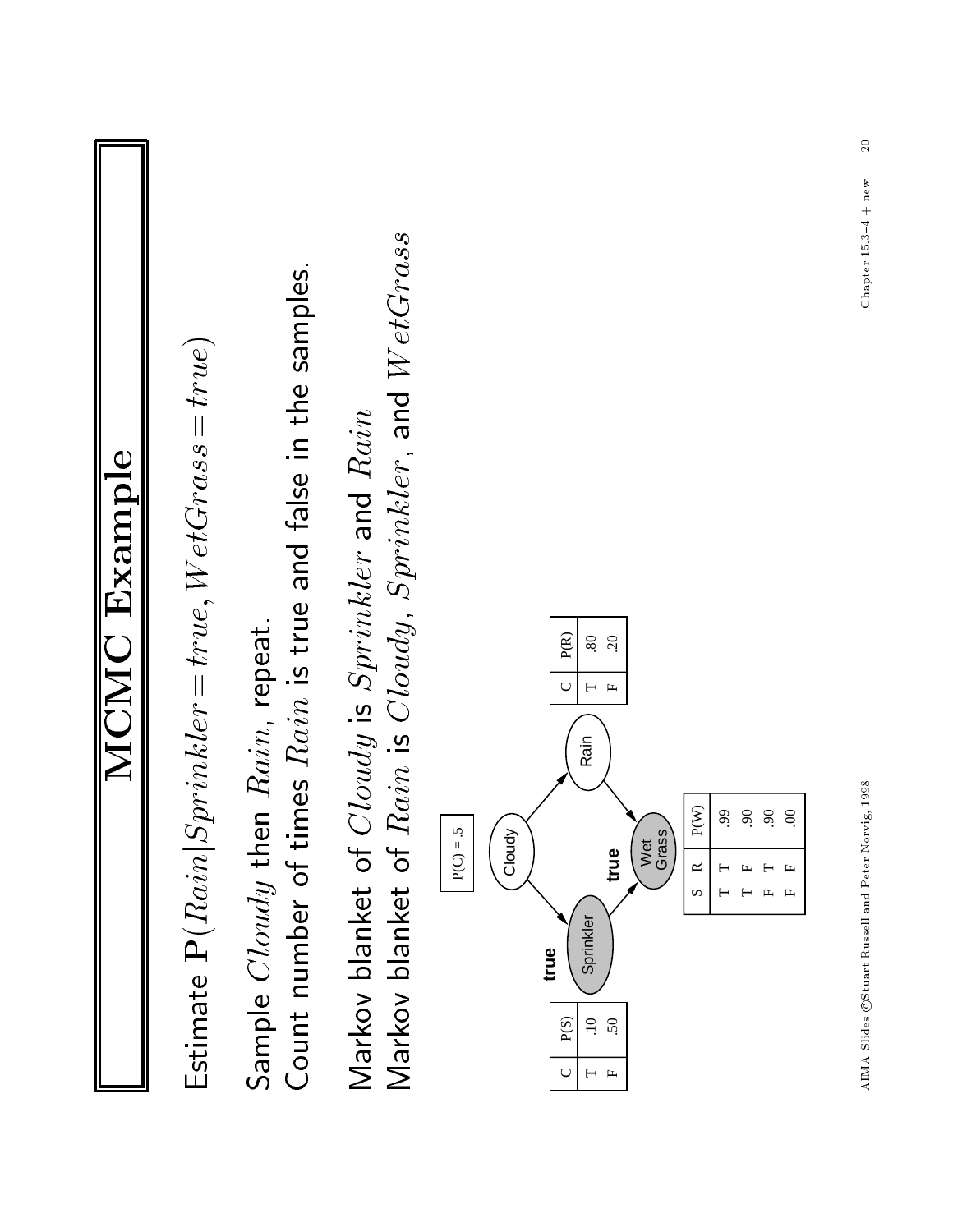## MCMC example contd.

Random initial state:  $Cloudy = true$  and  $Rain = false$ 

- Random initial state:  $Cloudy = true$  and  $Rain = false$ <br>1.  $\mathbf{P}(Cloudy | MB(Cloudy)) = \mathbf{P}(Cloudy | Sprinkler, \neg Rain)$ <br>sample  $\rightarrow false$
- 2.  $\mathbf{P}(Rain | MB(Rain)) = \mathbf{P}(Rain | \neg Cloudy, Sprinkler, WetGrass)$ <br>sample  $\rightarrow true$

Visit <sup>100</sup> states 31 have  $Rain = true$ , 69 have  $Rain = false$ 31 have  $Rain = true$ , 69 have  $Rain = fals$ <br> $\hat{P}(Rain|Sprinkler = true, WetGrass = true)$ 

$$
\hat{\mathbf{P}}(Rain|Sprinkler = true, WetGrass = true)
$$
\n
$$
= NORMALIZE(\langle 31, 69 \rangle) = \langle 0.31, 0.69 \rangle
$$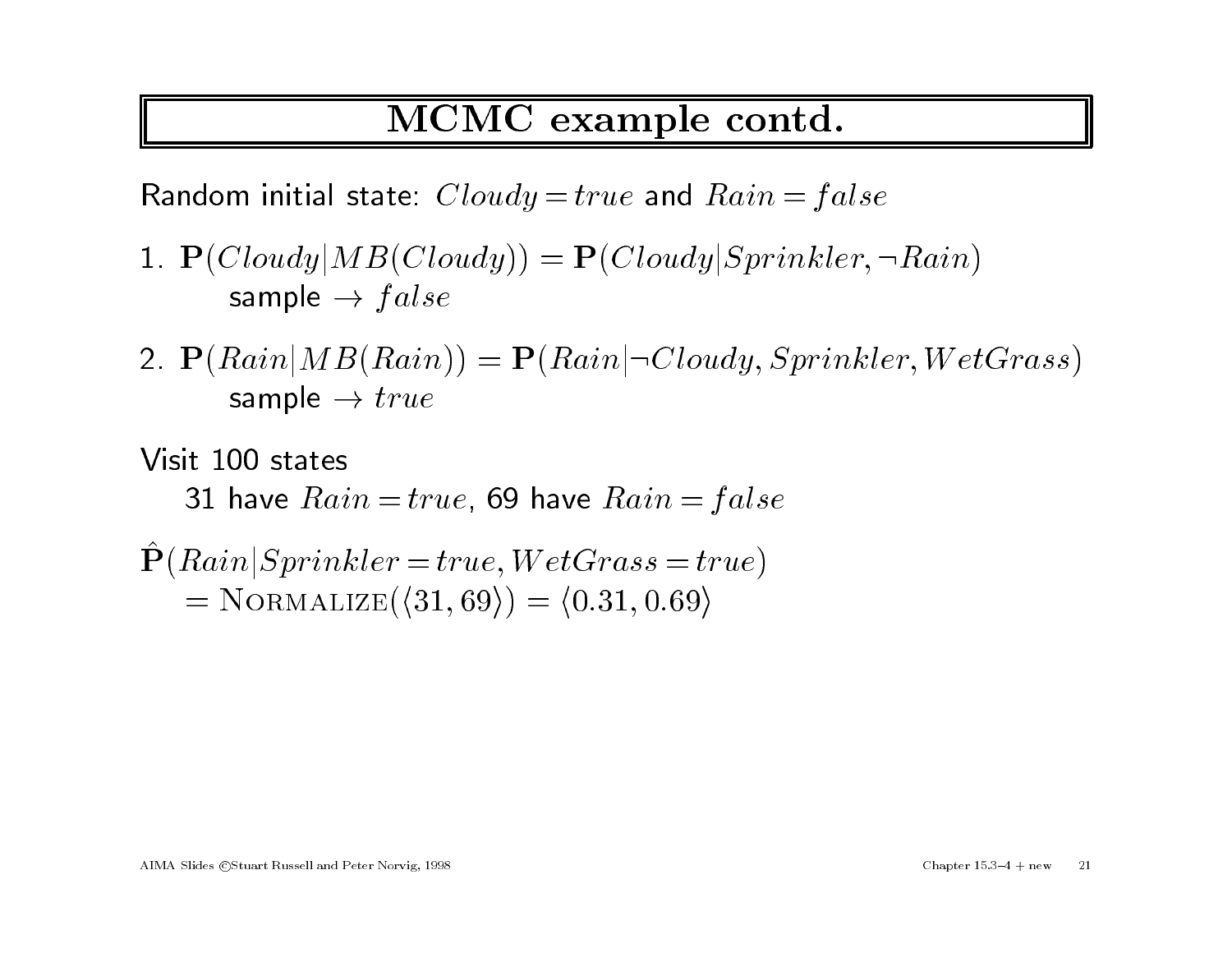# MCMC analysis: Outline

Transition probability  $q(\mathbf{y} \rightarrow \mathbf{y}')$ 

Occupancy probability  $\pi_t(\mathbf{y})$  at time t

Equilibrium condition on  $\pi_t$  defines stationary distribution  $\pi(\mathbf{y})$ Fincy probability  $\pi_t(\mathbf{y})$  at time  $t$ <br>rium condition on  $\pi_t$  defines stationary distribution  $\pi(\mathbf{y})$ <br>Note: stationary distribution depends on choice of  $q(\mathbf{y} \to \mathbf{y}')$ Lyambriam condition on  $n_t$  acincs stationary distribution<br>Note: stationary distribution depends on choice of<br>Pairwise <u>detailed balance</u> on states guarantees equilibrium

Pairwise <u>detailed balance</u> on states guarantees equilibrium<br>Gibbs sampling transition probability:

sample each variable <sup>g</sup>iven current values of all others

 $\Rightarrow$  detailed balance with the true posterior

For Bayesian networks, Gibbs sampling reduces to sampling conditioned on each variable's Markov blanket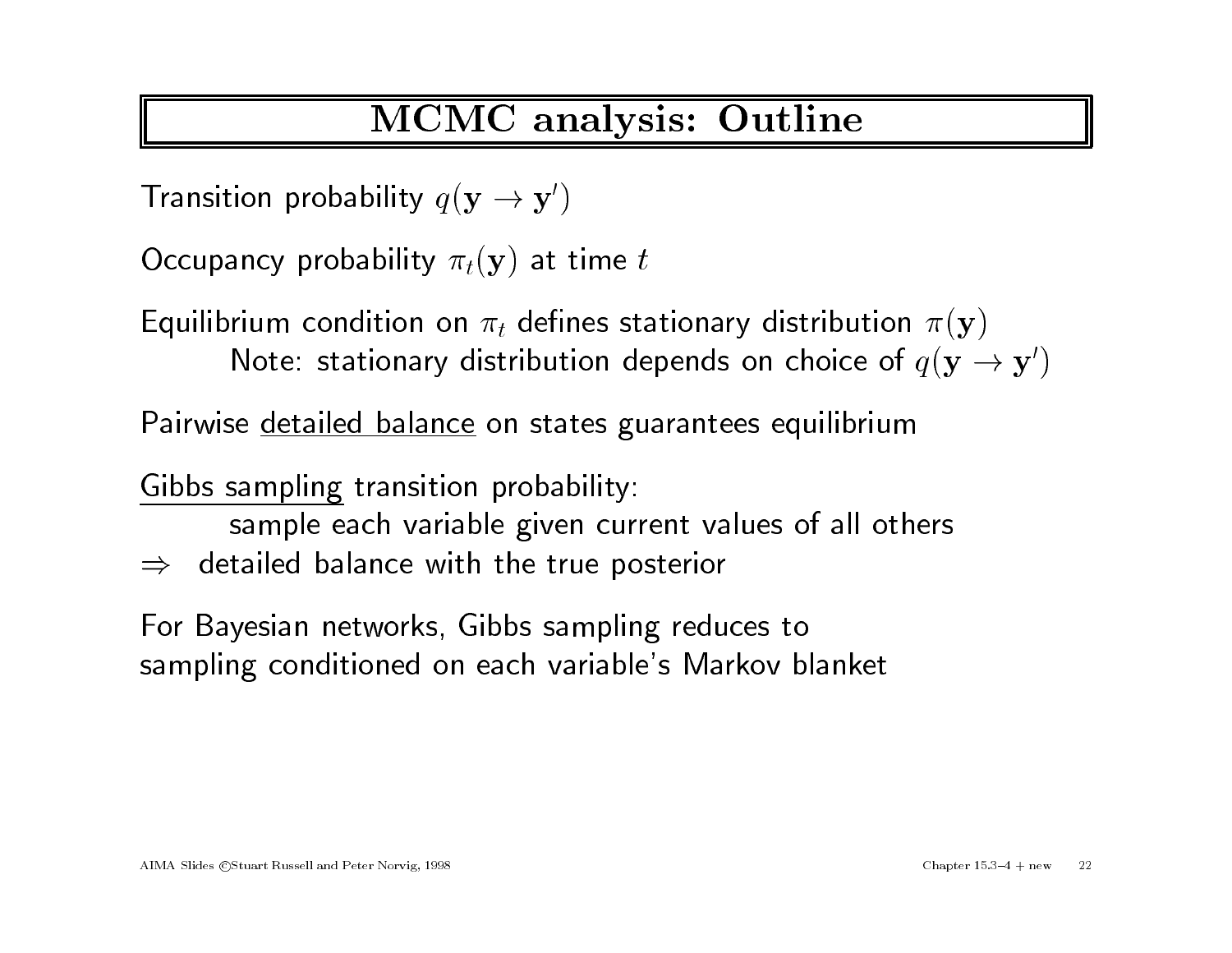# Stationary distribution

 $\pi_t(\mathbf{y})$  = probability in state y at time t  $\pi_t(\mathbf{y})$  = probability in state  $\mathbf{y}$  at time  $t$ <br>  $\pi_{t+1}(\mathbf{y}')$  = probability in state  $\mathbf{y}'$  at time  $t + 1$ <br>  $\pi_{t+1}$  in terms of  $\pi_t$  and  $q(\mathbf{y} \to \mathbf{y}')$ 

 $\pi_{t+1}$  in terms of  $\pi_t$  and  $q(\mathbf{y} \to \mathbf{y}')$ 

$$
\pi_{t+1}(\mathbf{y}') = \sum_{\mathbf{y}} \pi_t(\mathbf{y}) q(\mathbf{y} \to \mathbf{y}')
$$
  
Stationary distribution:  $\pi_t = \pi_{t+1} = \pi$ 

$$
\pi_{t+1}(\mathbf{y}) - \Delta \mathbf{y} \pi_t(\mathbf{y}) q(\mathbf{y} \to \mathbf{y})
$$
  
ationary distribution:  $\pi_t = \pi_{t+1} = \pi$   

$$
\pi(\mathbf{y}') = \Sigma_{\mathbf{y}} \pi(\mathbf{y}) q(\mathbf{y} \to \mathbf{y}') \qquad \text{for all } \mathbf{y}'
$$

If  $\pi$  exists, it is unique (specific to  $q(\mathbf{y} \rightarrow \mathbf{y}^{\prime})$ )

In equilibrium, expected "outflow"  $=$  expected "inflow"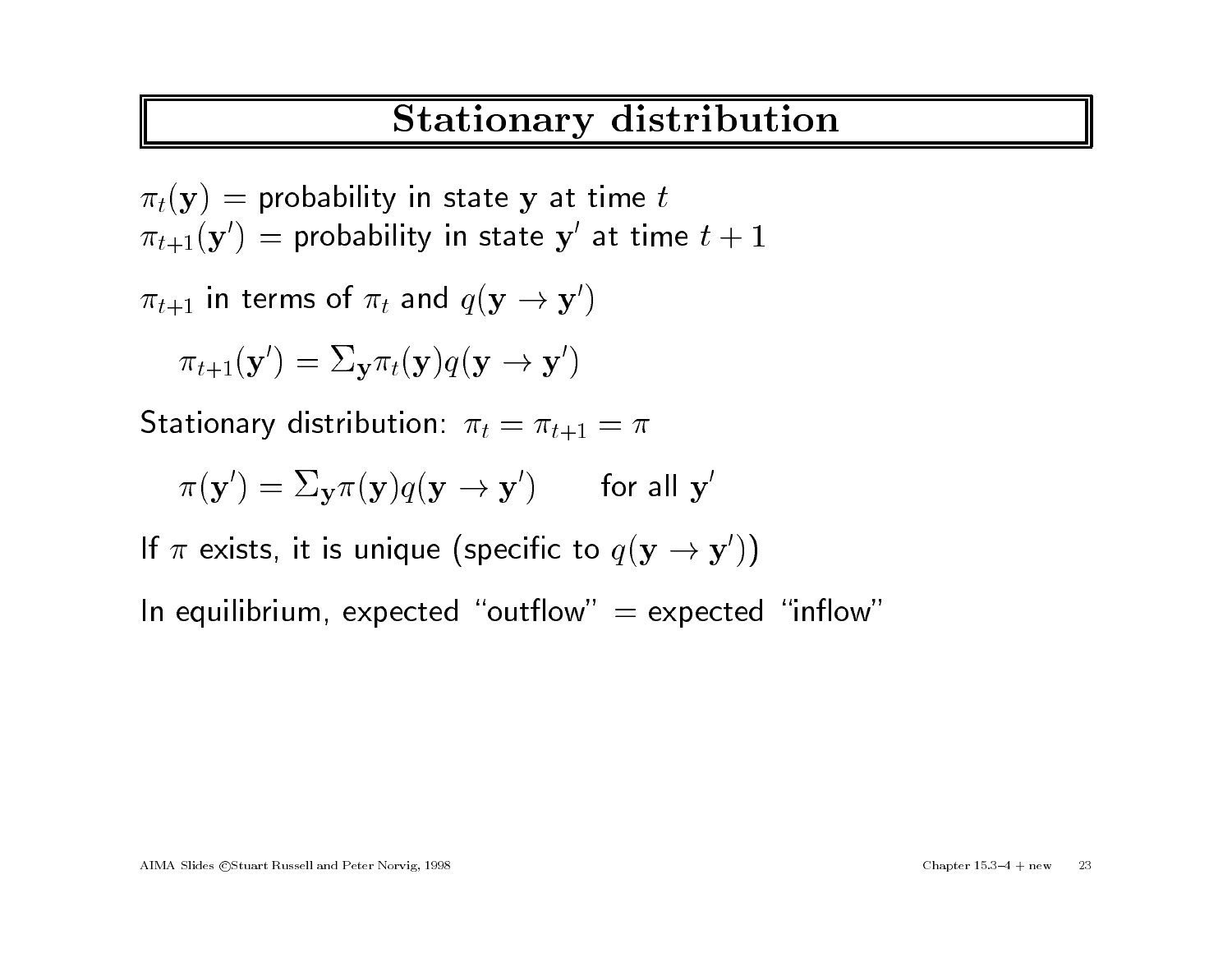## Detailed balance

" $\overline{\mathrm{Out}}$ flow"  $\,=\,$  "inflow" for each pair of states:

$$
uuthow" = "inflow" for each pair of states:\n\pi(\mathbf{y})q(\mathbf{y} \rightarrow \mathbf{y}') = \pi(\mathbf{y}')q(\mathbf{y}' \rightarrow \mathbf{y}) \qquad \text{for all } \mathbf{y}, \mathbf{y}'
$$

Detailed balance  $\Rightarrow$  stationarity:  $\begin{align} \pi(\mathbf{y})q(\mathbf{y} \rightarrow \mathbf{y}') &= \pi(\mathbf{y}')q(\mathbf{y}' \rightarrow \mathbf{y}) \qquad \text{for} \ \pi(\mathbf{y})q(\mathbf{y} \rightarrow \mathbf{y}') &= \Sigma_{\mathbf{y}}\pi(\mathbf{y}')q(\mathbf{y}' \rightarrow \mathbf{y}') \end{align}$ stationarity:<br>
=  $\Sigma_{\mathbf{y}} \pi(\mathbf{y}')q(\mathbf{y}' \to \mathbf{y})$ <br>
=  $\pi(\mathbf{y}')\Sigma_{\mathbf{y}} q(\mathbf{y}' \to \mathbf{y})$ =  $\pi(\mathbf{y}')\sum_{\mathbf{y}} q(\mathbf{y}' \to \mathbf{y})$ <br>=  $\pi(\mathbf{y}')$ 

 $\begin{array}{c} \text{\normalsize{$\mathfrak{m}$}} \to \text{\normalsize{$\mathfrak{m}$}} \times \text{\normalsize{$\mathfrak{m}$}} \ \text{\normalsize{$\mathfrak{m}$}} \end{array}$  MCMC algorithms typically constructed by designing a transition MCMC algorithms typically constructed by designing a<br>probability  $q$  that is in detailed balance with desired  $\pi$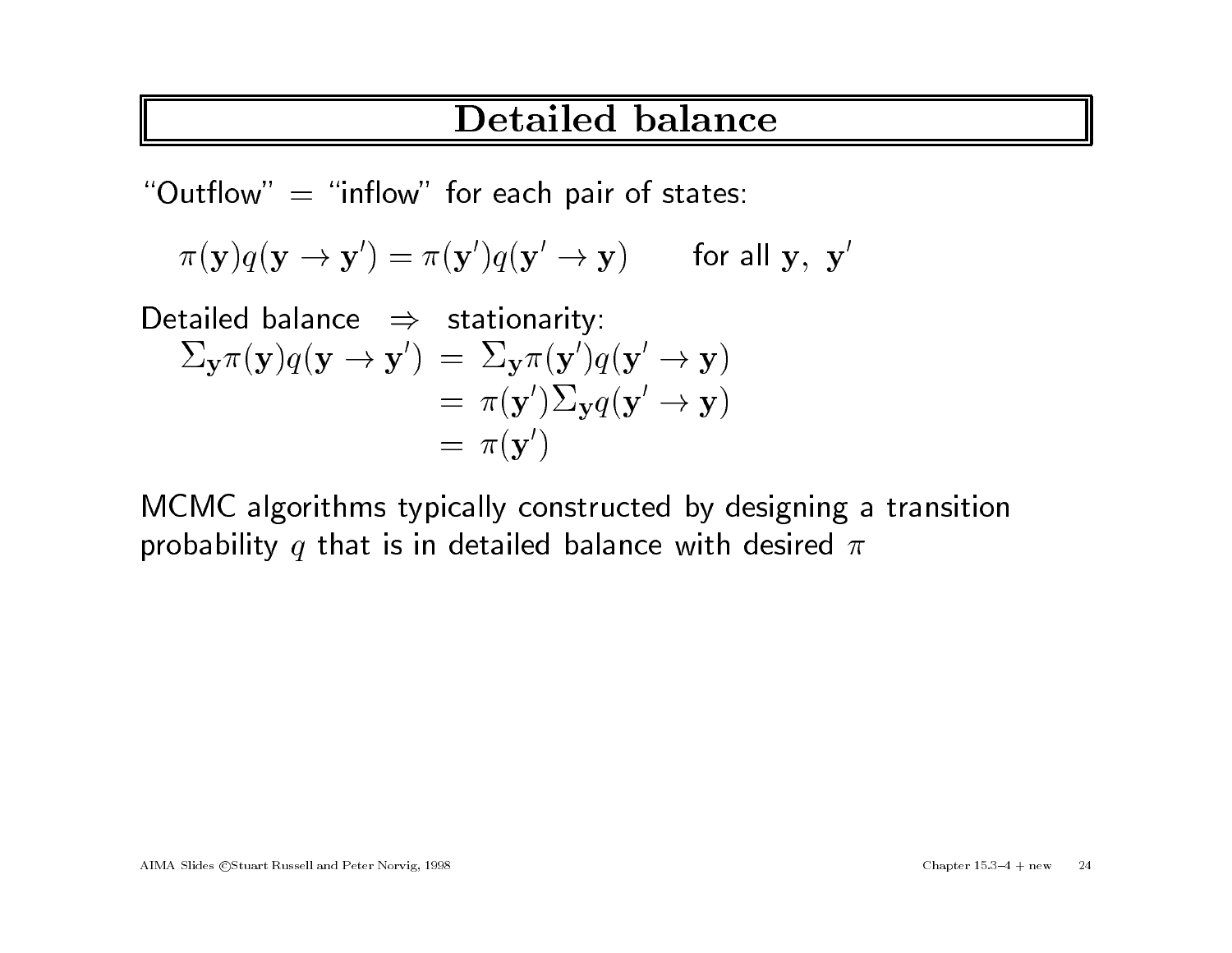# Gibbs sampling

Sample each variable in turn, given all other variables

Sampling  $Y_i$ , let  $\bar{\mathbf{Y}}_i$  be all other nonevidence variables Sampling  $Y_i$ , let  $\bar{\mathbf{Y}}_i$  be all other nonev<br>Current values are  $y_i$  and  $\bar{\mathbf{y}}_i$ ; e is fixed Current values are  $y_i$  and  $\bar{\mathbf{y}}_i$ ; e is fixed<br>Transition probability is given by<br> $q(\mathbf{y} \to \mathbf{y}') = q(y_i, \bar{\mathbf{y}}_i \to y'_i, \bar{\mathbf{y}}_i) = P(y'_i | \bar{\mathbf{y}}_i, \mathbf{e})$ 

$$
q(\mathbf{y} \to \mathbf{y}') = q(y_i, \bar{\mathbf{y}}_i \to y'_i, \bar{\mathbf{y}}_i) = P(y'_i | \bar{\mathbf{y}}_i, \mathbf{e})
$$

This gives detailed balance with true posterior  $P(\mathbf{y}|\mathbf{e})$ :  $\pi(\mathbf{y})q(\mathbf{y} \to \mathbf{y}') = P(\mathbf{y}|\mathbf{e})P(y_i'|\bar{\mathbf{y}}_i, \mathbf{e}) = P(y_i, \bar{\mathbf{y}}_i|\mathbf{e})P(y_i'|\bar{\mathbf{y}}_i, \mathbf{e})$  $= P(y_i|\bar{y}_i, e)P(\bar{y}_i|e)P(y_i'|\bar{y}_i, e)$  (chain rule)  $\begin{split} & \mathcal{L} = \ P(\mathbf{y}|\mathbf{e})P(y_i|\mathbf{y}_i,\mathbf{e}) = P(y_i,\mathbf{y}_i|\mathbf{e})P(y_i|\mathbf{y}_i,\mathbf{e}) \ & \quad = \ P(y_i|\bar{\mathbf{y}_i},\mathbf{e})P(\bar{\mathbf{y}_i}|\mathbf{e})P(y_i|\bar{\mathbf{y}_i},\mathbf{e}) \quad \text{(chain rule)} \ & \quad = \ P(y_i|\bar{\mathbf{y}_i},\mathbf{e})P(y_i',\bar{\mathbf{y}_i}|\mathbf{e}) \qquad \text{(chain rule backwards)} \end{split}$  $P(y_i | \mathbf{y}_i, \mathbf{e}) = P(y_i | \mathbf{y}_i, \mathbf{e}) P(\mathbf{y}_i | \mathbf{e}) P(y_i | \mathbf{y}_i, \mathbf{e})$  (cheap  $P(y_i | \mathbf{y}_i, \mathbf{e}) P(y_i | \mathbf{y}_i, \mathbf{e})$ ) (cheap  $P(y_i | \mathbf{y}_i, \mathbf{e}) P(y_i | \mathbf{y}_i, \mathbf{e}) = q(\mathbf{y}' \rightarrow \mathbf{y}) \pi(\mathbf{y}') = \pi(\mathbf{y}') q(\mathbf{y}' \rightarrow \mathbf{y})$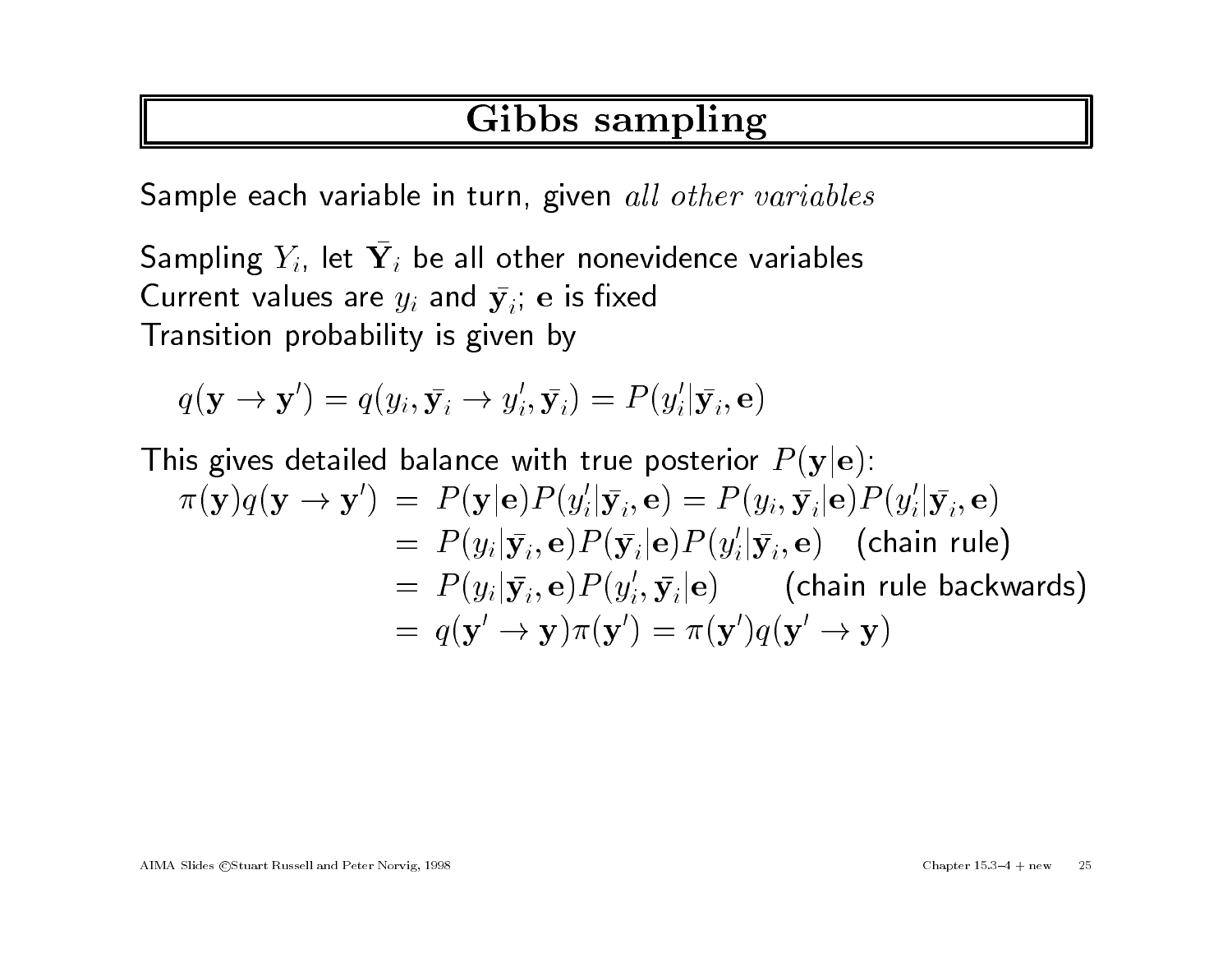# Markov blanket sampling

<sup>A</sup> variable is independent of all others <sup>g</sup>iven its Markov blanket:  $P(y_i'|\bar{y}_i, e) = P(y_i'|MB(Y_i))$ 

Probability <sup>g</sup>iven the Markov blanket is calculated as follows:  $P(y_i'|MB(Y_i)) = P(y_i'|Parents(Y_i))\prod_{Z_i \in Children(Y_i)} P(z_j|Parents(Z_j))$ 

Hence computing the sampling distribution over  $Y_i$  for each flip requires Hence computing the sampling distribution over  $Y_i$  for each flip requires just  $cd$  multiplications if  $Y_i$  has  $c$  children and  $d$  values; can cache it if just  $cd$  multipli $c$  not too large.

Main computational problems:

- 1) Difficult to tell if convergence has been achieved
- 2) Can be wasteful if Markov blanket is large:

 $P(Y_i|MB(Y_i))$  won't change much (law of large numbers)